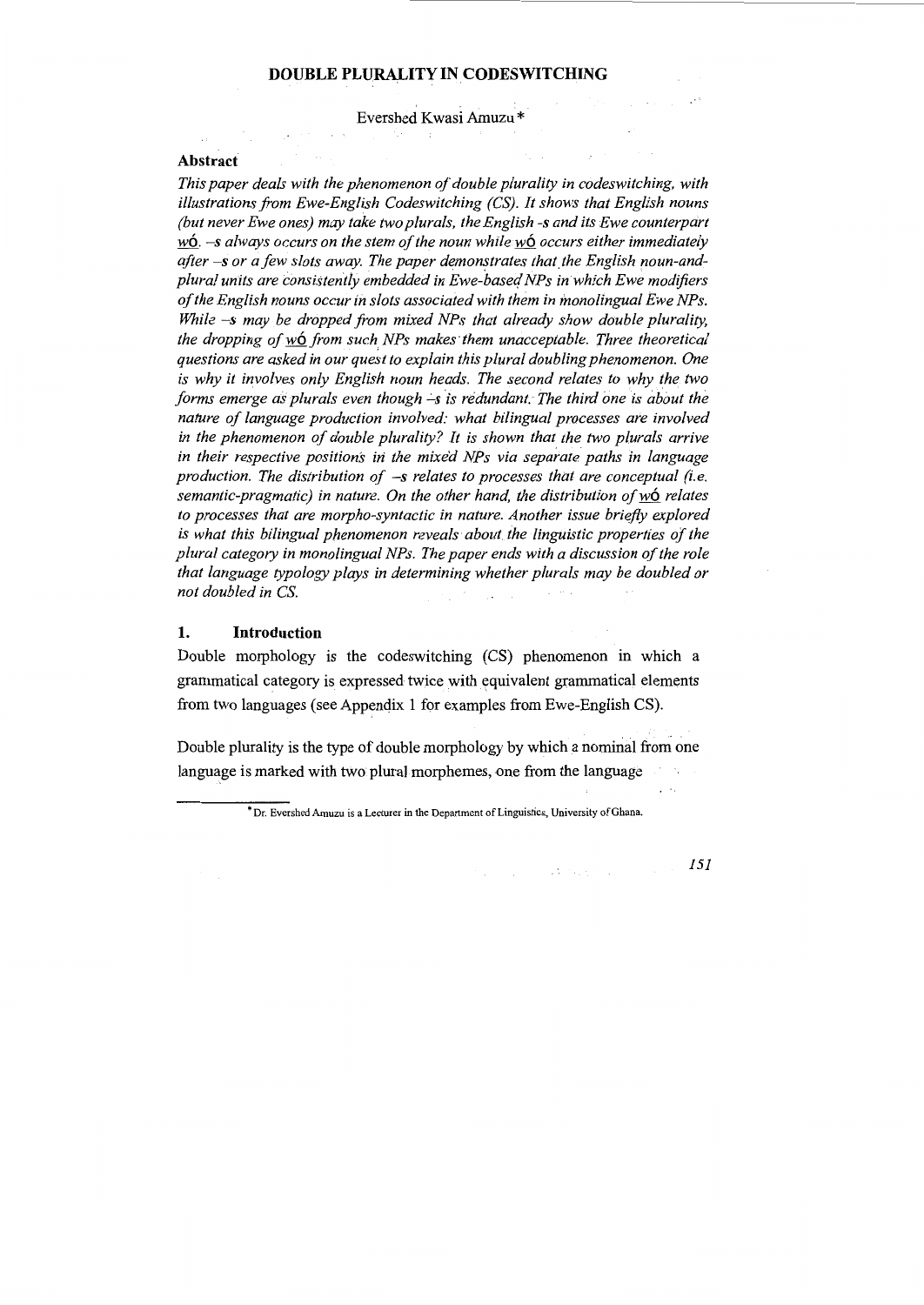of the nominal and the  $c \cdot \cdot r$  from another language. The paper explores this phenomenon with illustrations from Ewe-English CS.

The rest of the paper is in three sections, which deal with patterns of double plurality, explanation of the phenomenon, and the significance of the study respectively.

### **2. Patterns**

Scrutiny of data shows that only English nouns are used in mixed NPs showing double plurality; English nouns may take two post-modifying plurals: the English plural -s, which is always bound to the noun stem, and the Ewe plural  $w\acute{o}$ , which may follow  $-\acute{s}$  immediately (as in examples 1 and 2 below) or be separated from it by other post-modifiers (as in examples 3 and 4).<sup>1</sup>

(1) Woawo- $\epsilon$  nye-na  $\left[\frac{\{execute_{\alpha}, -s_{+}\} \ w_{\alpha_{+s}}\}}{\epsilon_{\alpha_{+s}}}\right]$  kple  $\left[\frac{\{pattern_{\alpha}, -s_{+}\} \ w_{\alpha_{+s}}\}}{\epsilon_{\alpha_{+s}}}\right]$ 3PL -FOC be-HAE PL PL and PL- PL

> 'They normally are the executive members and patrons.' (Asilevi 1990: 70)

(2)  $[Nye_{2}$  {younger<sub>1</sub> brother<sub>0</sub> -s<sub>+1</sub>} -wó<sub>+5</sub> kata)<sub>+7</sub>] wó shavena... lsg PL PL all 3pl HAE

'All my younger brothers, they shave ... '

### (Amuzu 1998:72)

(3) **Headmaster la inform student** -aqe -w6 be w6-a- **label**  DEF INDEF-PL COMP 3PL-SUBJ  $\frac{[\{\text{textbook}_0\text{s}_{11}}\} \text{yey}\text{e}_{11} - a_{14} - w\text{b}_{15}]}{PL}$  $PL$   $new$ 

'The Headmaster informed some of the students to label the new textbooks.' (Asilevi 1990: 34)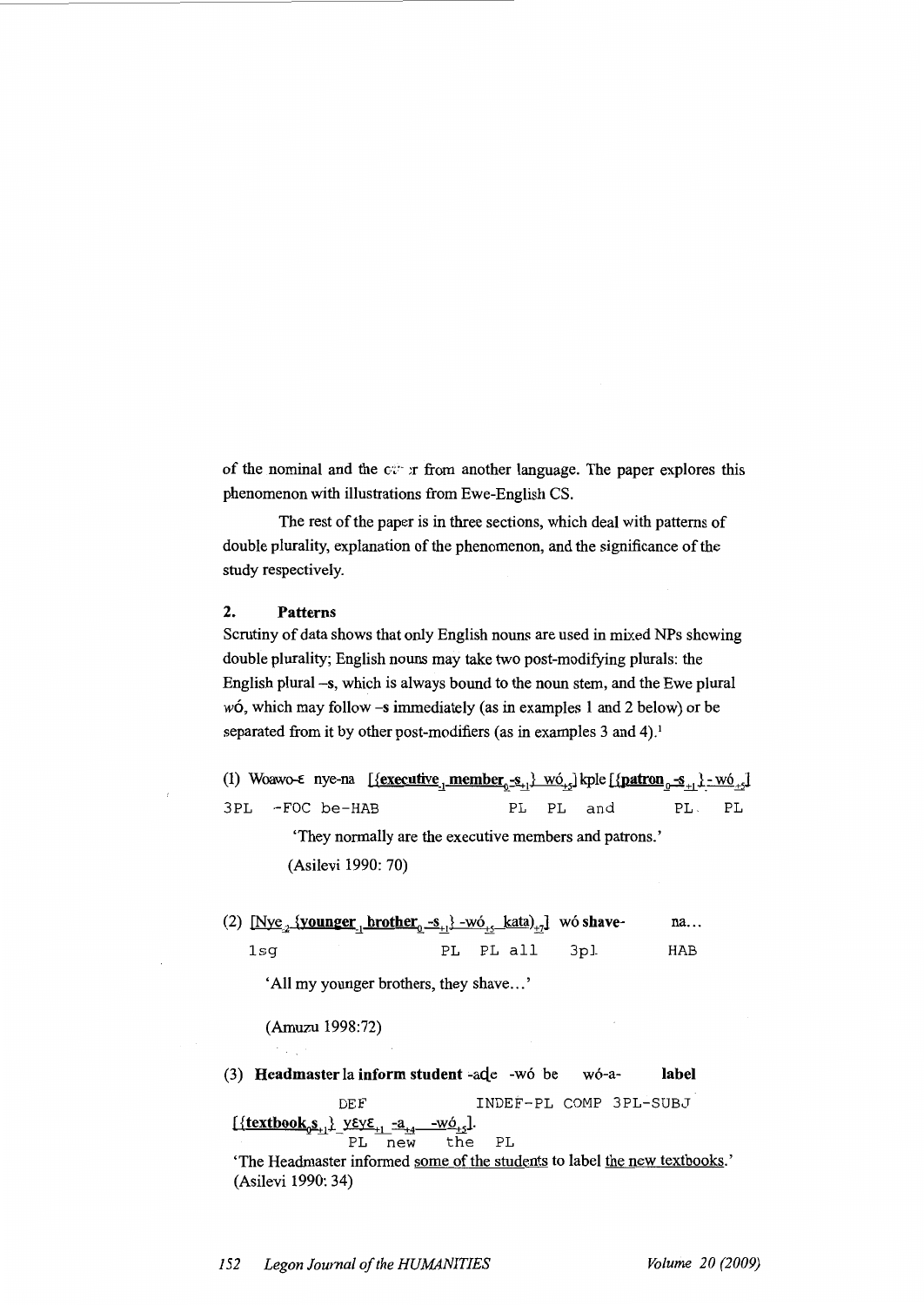|                 | (4) Nukata- $\epsilon$ me iron $[\underline{nye}_{.2} {\text{.}} {\text{shift}}_{0} {\text{-}s}_{.1}]$ eve <sub><math>\underline{r}_2</math></sub> sia <sub><math>\underline{r}_4</math></sub> wo $\underline{r}_5$ $\underline{h\tilde{a}}_{.1}$ o? |  |
|-----------------|------------------------------------------------------------------------------------------------------------------------------------------------------------------------------------------------------------------------------------------------------|--|
| Why FOC 2sg.NEG | PL two this PL too NEG<br>lsa                                                                                                                                                                                                                        |  |

'Why didn't you iron these two shirts of mine as well?'

In example (1), the English plural  $-s$  and the Ewe counterpart  $-w6$  occur in succession after both **member** and **patron.** The same pattern emerges in (2), where the two plurals follow **brother.** In examples (3) and (4), however, the plurals are separated by other morphemes. In  $(3)$   $\rightarrow$   $\infty$  Ewe morphemes (the adjective  $\gamma \varepsilon \gamma \varepsilon$  'new' and the definite article  $-a$  'the') separate  $-s$  and w6; and in (4), they are separated by the Ewe cardinal *eve* 'two' and the proximal demonstrative *sia* 'this'.

Carefully examined, three critical observations may be made about these CS patterns:

#### *Observation 1:*

There are two brackets defining the structure of each mixed NP. The inner bracket contains an NP constituent that is well-formed in English: the English morphemes occur in accordance with word order in the English NP, where the head noun (in 0 slot) is immediately followed by the plural marker (in  $+1$  slot). Where an English adjective is involved, as in example (1) above, it appears in its 'home' adjective -1 slot. This English constituent is embedded within a larger Ewe-based NP structure, which is represented by the outer bracket. This larger  $NP$  is Ewe-based because the order of morphemes  $/$  constituents is consistent with what obtains in the monolingual Ewe NP, which is captured in Appendix 2. It should be noted in example (4) above, for instance, that  $nye$  'my' occurs in its pre-modifier -1 slot and is followed by the English NP unit in the 0 slot of the Ewe noun head. This unit is then followed by various Ewe post-modifiers in their respective 'home' slots: the cardinal *eve* 'two' in +2 slot, the demonstrative *sia*  'this' in +4, the plural  $w\acute{o}$  in +5, and the intensifier  $h\ddot{a}$  'too' in +7. This word order is significant, and we shall be returning to it later in the paper.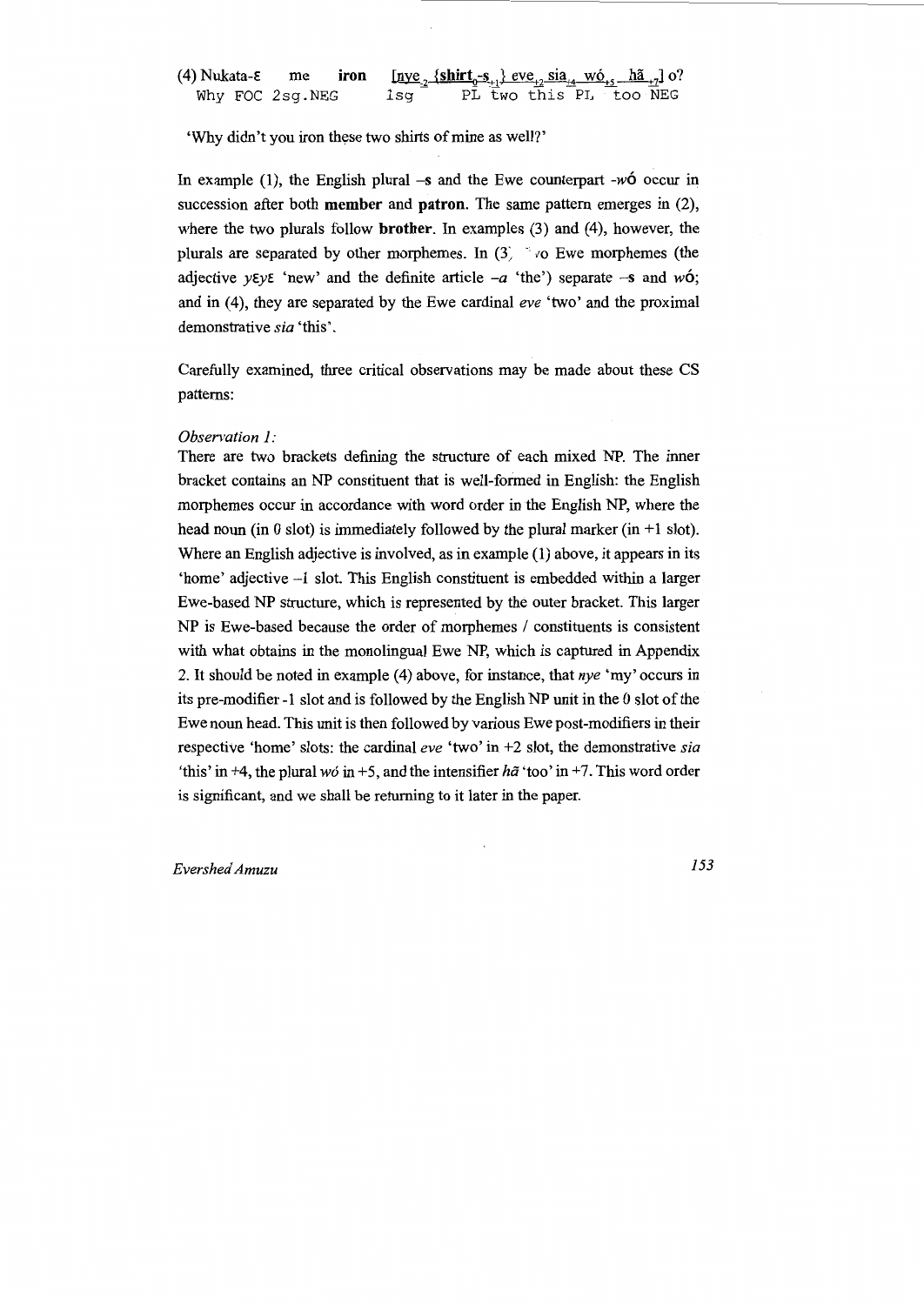### *Observation 2:*

The second observation about the CS patterns presented above relates to what happens when either plural is dropped. While the English plural marker may be dropped and the structure will remain acceptable, the omission of the Ewe counterpart would render the sentence unacceptable. This is shown in the following versions of examples (1) – (4). The omission of either  $-s$  or *wo* is signaled with the symbol  $\emptyset$ . Note that while the first of each pair of examples is acceptable when only *w6* is present, the second of each of them is unacceptable because only -s is present.

**Controller** 

### Versions of  $(1)$ :

#### $(5)$  a: [{executive<sub>1</sub> member<sub>0</sub> $\emptyset$ <sub>+1</sub>} wó<sub>+5</sub>] kple [{patron<sub>0</sub> $\emptyset$ <sub>+1</sub>} - wó<sub>+5</sub>],

 $\alpha$  is a set  $\alpha$ 

 $---$  PL and  $---$  PL

 $\mathcal{L}(\mathcal{A})$  and  $\mathcal{L}(\mathcal{A})$ 

and the state of the state of the

b:  $\left[ \text{ {{execute}_1 member}_0 - s_{+1} \} \right. \left. \right. \left. \left. \left. \left. \mathcal{O}_{+5} \right] \right] \text{ } \text{{kple} \left[ \text{{{pattern}_0 -s}_{+1} \} \right. \left. \mathcal{O}_{+5} \right] \right]$ PL 'executive members and patrons.' and  $\cdot$  PL  $\cdot$  --

#### Versions of (2):  $\lambda$  ,  $\lambda$

(6) a:  $[Nye_{2} \{vounger_{1} brother_{0} \emptyset_{+1}\} - w\delta_{+5} \text{ kata})_{+7}]...$  $\log$  PL all b: [Nye<sub>2</sub> {**younger**<sub>1</sub> **brother**<sub>0</sub> -s<sub>+1</sub>} \*Ø<sub>+5</sub> kata)<sub>+7</sub>]...  $lsq$  PL  $--$  all

Versions of (3):

(7) a:  $\left[ {\{ \text{textbook}_0 \, \emptyset_{+1} \}} \, \text{ygy} \xi_{+1} - a_{+4} \right] - w \delta_{+5} \right]$ -- new -the PL

'All my younger brothers...'

 $\gamma$  ,  $\gamma$  , and

b:  $[\{\text{textbook}_0 - s_{+1}\}\ \text{yEyE}_{+1} - a_{+4} \quad * \emptyset_{+5}]$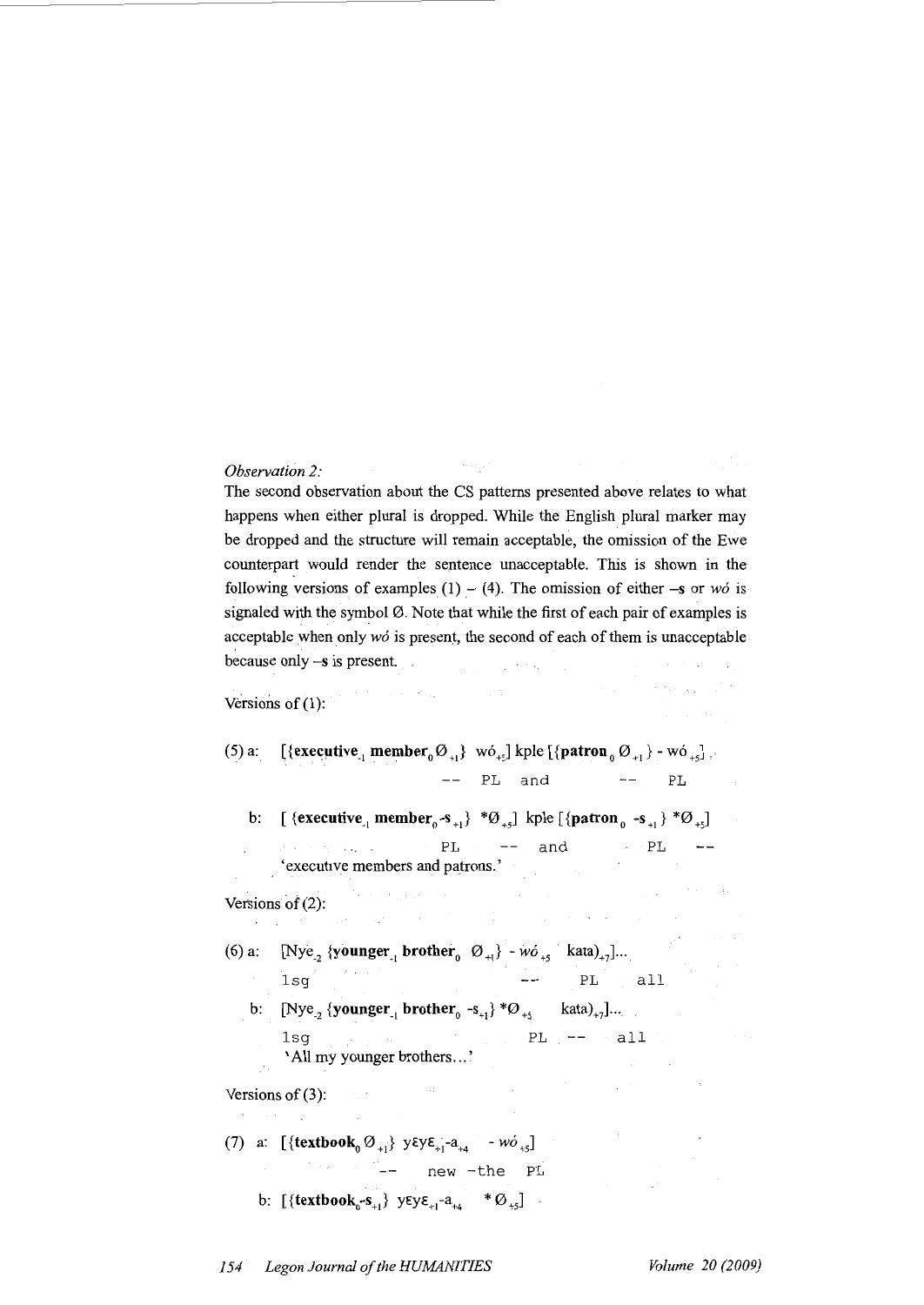PL new -the  $- -$ 

'the new textbooks'

Versions of  $(4)$ :

(8) a:  $[\text{nye}_{2} \{\text{shirt}_{0} \space \varnothing_{+1}\} \text{eve}_{+2} \text{ sia}_{+4} \space \text{wo}_{+5} \space \text{h\~a}_{+7}]$ lsg two this PL too b:  $[\text{nye}_{2} \{\text{shirt}_{0} - s_{+1}\} \text{eve}_{+2} \text{sia}_{+4} * \emptyset_{+5} \text{hä}_{+7}]$  $1sq$  PL two this  $--$  too 'these two shirts of mine too'

The acceptability of the (a) examples as opposed to the (b) examples means that only *w6* is a critical, i.e. grammatically obligatory, marker of plurality in the mixed NPs. In other words, going back to examples (1) to (4) we may claim that  $-s$  is redundant from the point of view of grammar even though it is the one bound to the English noun stem.

*Observation 3:* 

The third observation is that the double plurality cannot involve an Ewe noun head. For instance, examples  $(9)$  and  $(10)$  below, versions of  $(3)$  and  $(4)$  respectively, are unacceptable because the original English noun heads have been replaced with their Ewe counterparts:

(9) a: ...be wó-a- **label**  $\frac{agbal\tilde{e}_0 * - s_{1}}{PL} \frac{y \epsilon y \epsilon_{11} - a_{14}}{P} - w \tilde{e}_{15}$ .<br>COMP 3PL-SUBJ PL new -t new -the -PL '... that they should label the new textbooks.' b: ... be wó-a- **label**  $\underline{\text{agbal}}_{0}^{\alpha} \underline{\text{vky}}_{1}^{\alpha} = \underline{\text{w6}}_{1}^{\alpha}$ .  $[\text{nye}_{2} \text{ awu}_{0} \text{ *-s}_{11} \text{ eve}_{12} \text{ sia}_{14} \text{ w6}_{15} \text{ -h}\text{\&a}_{12} \text{ o?}]$ (10) a: Nukata-E me **iron**  Why FOC 2sg.NEG 1sg two this PL too NEG 'Why didn't you iron these two shirts of mine as well?'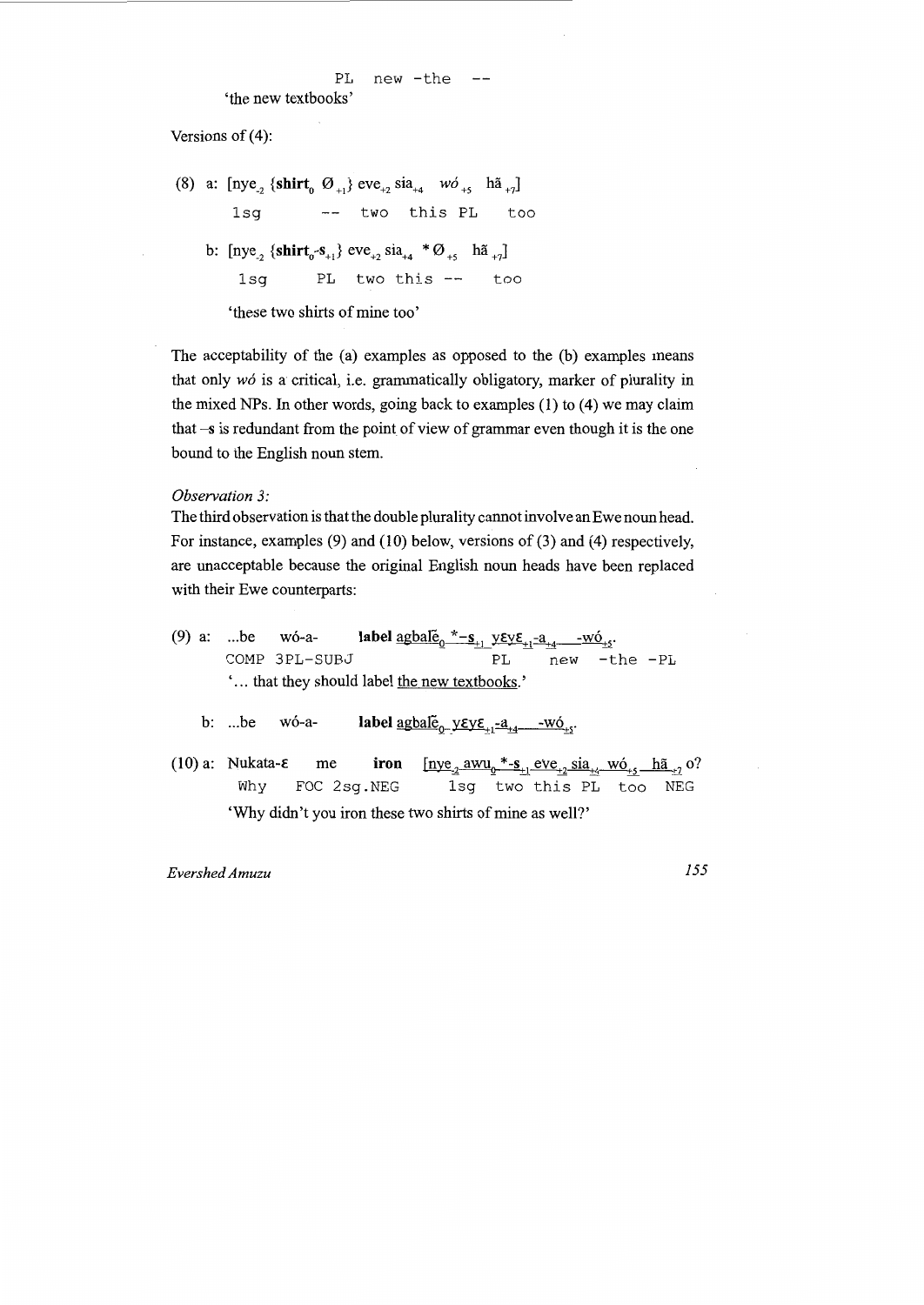b: Nukata-c me **iron**   $[\text{nye}_{2}$  awu<sub>0</sub> eve<sub>+2</sub> sia<sub>+4</sub> wó<sub>+5</sub> hã<sub>+7</sub> o?

In the light of these observations, we need to answer three theoretical questions. *First,* why does the doubling of plurals happen only when an English noun head is involved? *Second,* why are the two plural forms needed on an English noun head even though only *w6,* as noted, is the critical marker of plurality? *Third,* what bilingual processes can be assumed to be involved in double plurality? That is, how do the two plural forms come to be repeated on one head noun?

## **3. The Double Plurality**

### **3.1 Theoretical assumptions**

The answers to these questions derive from the fact that Ewe-English CS is composite CS; that is, the languages involved play complementary abstract grammatical roles in the determination of the patterns in which morphemes from both are distributed (Amuzu 2005a, 2005b, and forthcoming). Underpinning the notion of composite CS are four theoretical assumptions:

#### *3.1.1 Assumption 1*

Our first assumption is what Myers-Scotton's 4-M model stipulates: that there are four types of morphemes in human languages (see Myers-Scotton and Jake 2000: 3ff and Myers-Scotton 2002: 72ff). These are:

- **a. content morphemes:** nouns, verbs, adjectives, adverbs, and a few others.
- **b. early system morphemes:** grammatical elements that have conceptual affinity with their content morpheme heads, e.g. verb satelites (e.g. INTO in LOOK INTO meaning 'to consider'), the pluralizer of nouns, demonstratives, intensifiers, etc
- **c. late bridge system morphemes:** elements that provide grammatical links between two units, e.g. copulas and possessive linkers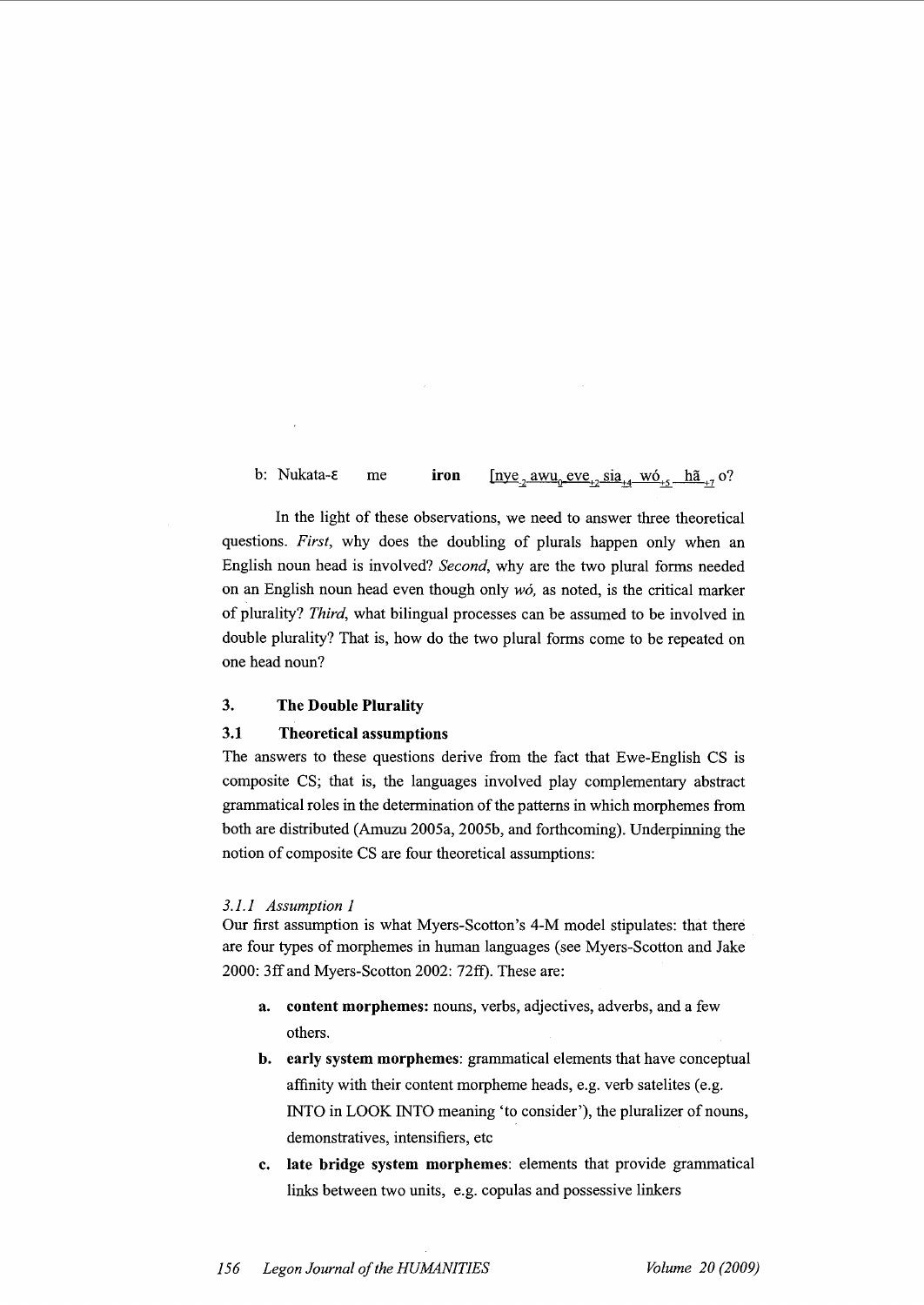**d. late outsider system morphemes:** critical grammatical elements, e.g. tense, modal, and aspect (TMA) markers, agreement inflections, case markers, etc

### *3.1.2 Assumption 2*

The second assumption is that CS constituents are better understood in terms of the nature of their underlying abstract grammatical structures. This assumption stems from the view that the basis of syntax is the abstract representations underlying lexical items known as lemmas (Myers-Scotton and Jake 1995, 2001 and Myers-Scotton 2002). Briefly put, a lemma is the non-phonological set of information about a lexical item in a language which informs the lexical item's distribution as a surface-level element. Lemmas are supposed to be stored in speakers' mental lexicon of a language. They are thus language-specific. According to Myers-Scotton, "Lemmas contain lexical rules and these rules contain all the necessary information to realize surface constructions" (2002: 14). Specifically, a lemma consists of three subsets of lexical rules concerning the lexical item's meaning and distribution:

- *lexical-conceptual structure,* i.e. details about the lexeme's semantic and pragmatic properties (e.g. does a noun encode Agent, Patient, or Experiencer?; and does a verb encode Action, State, or Process?)
- *predicate-argument structure,* i.e. details about the lexeme's syntactic properties (namely details about its thematic structure that would be mapped on to grammatical relations); i.e., for example, whether a noun conceptualized as Patient is to be expressed as Subject or as Object.
- *morphological realization pattern,* i.e. specifications about languagespecific devices-like word order restrictions, agreement, tense / aspect marking system, etc-for realizing the lexeme's grammatical relations with other lexemes in surface configurations, e.g.: Must a Subject come before its verb or may it occur elsewhere?; Are case-markers required on the Subject?; etc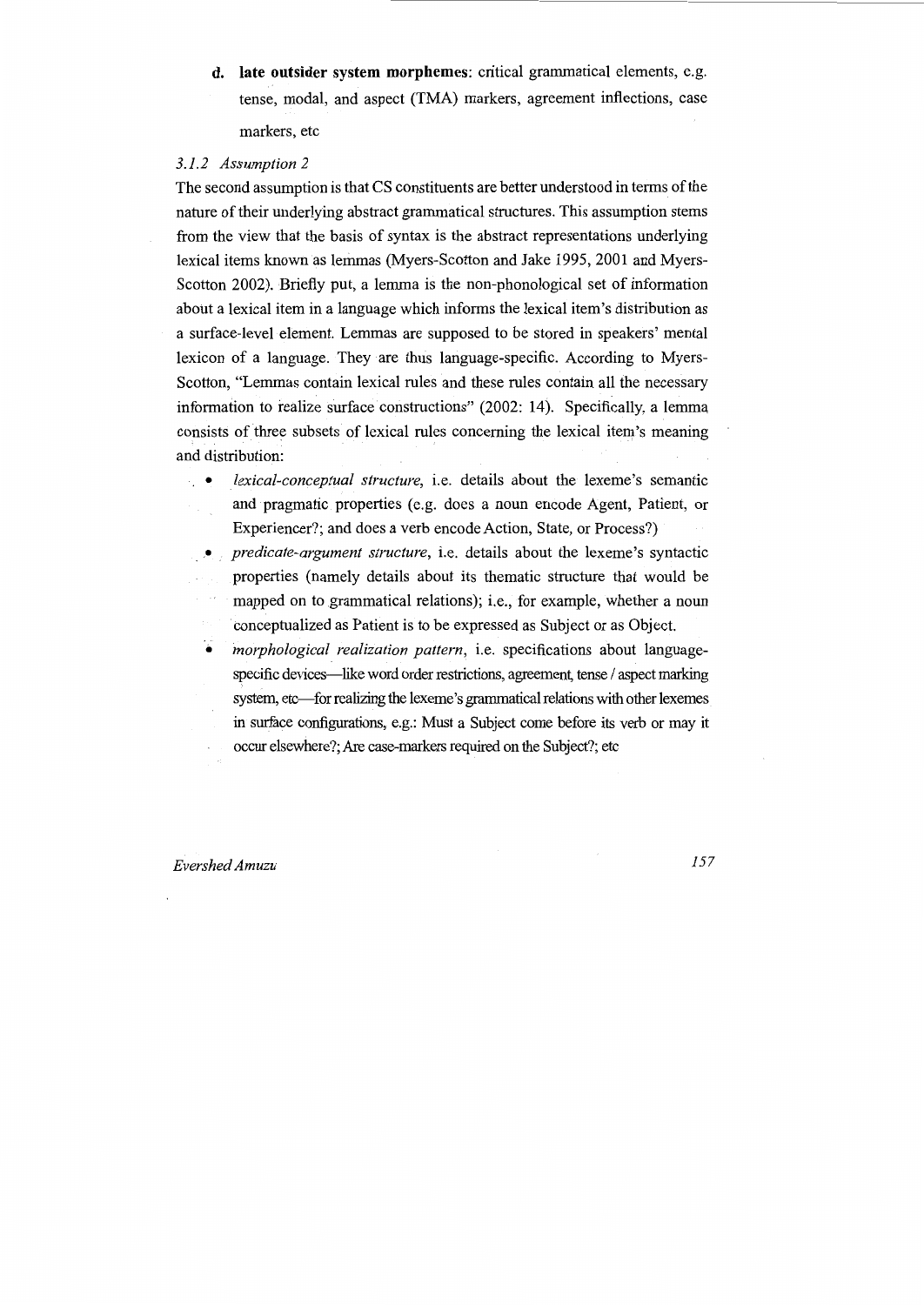As will be shown shortly, this notion of lexical structure is useful in explaining how surface CS configurations containing double plurals stem from the nature of the lemma information about the lexemes (e.g. the English nouns in the mixed NPs).

#### *3.1.3 Assumption 3*

The third assumption is that language production is modular, involving four stages of operation, also called levels. These are the conceptual level, lemma level, functional level, and surface/positional level. In table 1 below, details of what transpires at each stage are outlined in columns on the right. The first stage, the conceptual level, is pre-linguistic. Only universally available concepts, entities, propositions and the like are therefore activated at this stage.

The second stage, the lemma level, is the first linguistic level of production. Here, there is a conceptual activation of lemmas underlying language-specific content morphemes selected to encode the entities, predicates, etc that are mapped from the conceptual level. In some cases, the conceptual activation of a content morpheme also triggers the conceptual activation of an early system morpheme. For example, the form of a plural morpheme, which is an early system morpheme, may be selected to go with that of a noun because that plural item points (semantically) to the fact that there are two or more of the entity to which the noun refers.

The third stage, the functional level, involves morphosyntactic procedures aimed at projecting slots for the selected content morphemes. The projection of slots for the content morphemes is based on their language-specific lemma information about predicate-argument structure and morphological realization patterns. In other words, the forms of critical grammatical elements, referred to as "late system morphemes" under the 4-M model, are selected to express the content morphemes' grammatical requirements (i.e. their predicate-argument structures and morphological realization pattern features). Word order issues are also decided here. In fact, what happens at the positional level (the fourth and final stage) is the articulation of grammatical decisions already made at the functional level.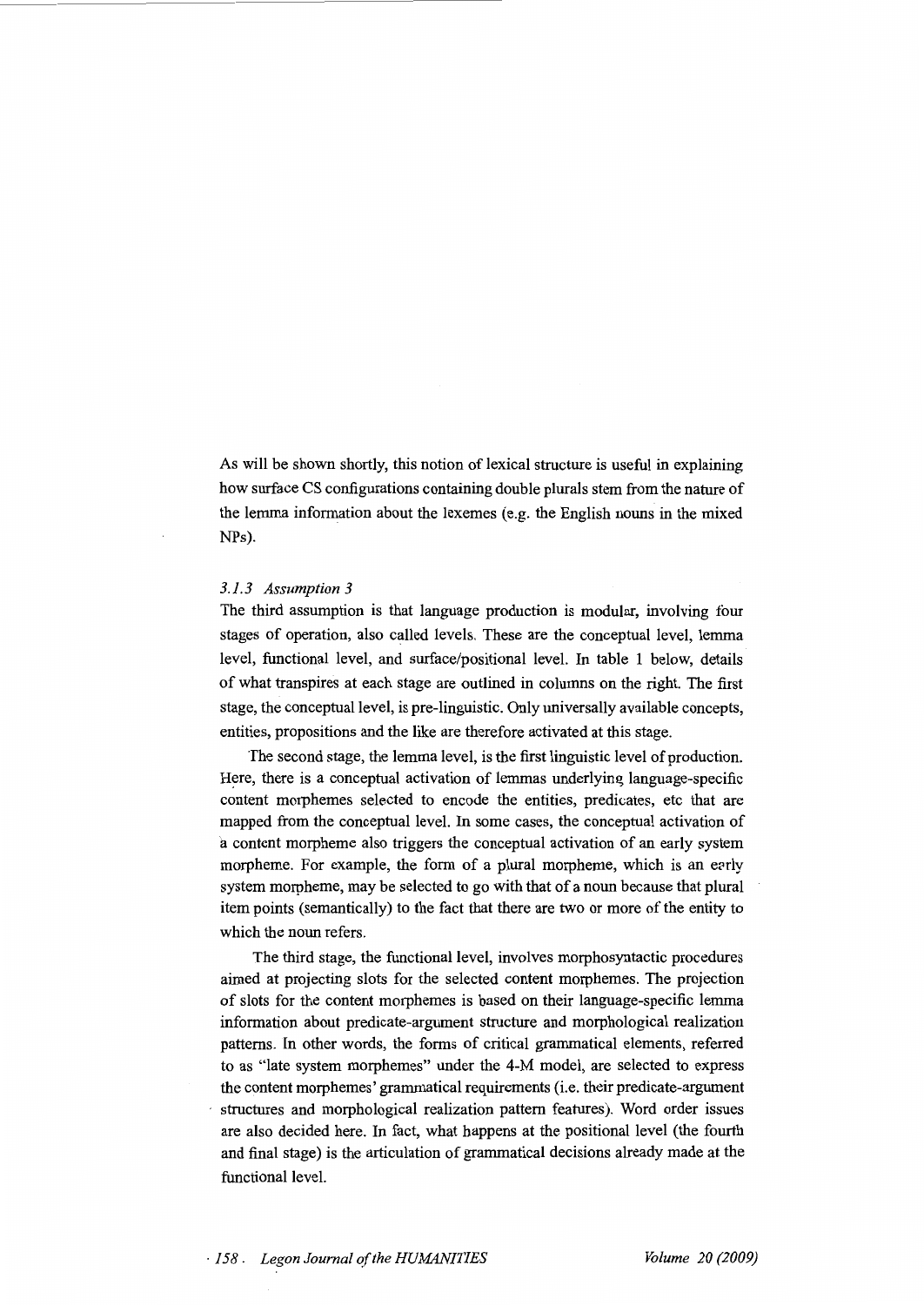Further details of the assumed production process are outlined in table 1 below:

 $\ddot{\phantom{0}}$ 

Table 1: The language production model (cf. Amuzu's [2005a:20-21] adaptation of tables from Myers-Scotton and Jake [2001] and Myers-Scotton

[2002])

| Conceptual Level<br>[Speaker goes into<br>bilingual mode<br>(Grosjean 2001).]                                          | Pre-verbal / pre-linguistic speaker-intentions<br>are made, consciously or unconsciously.<br>Such intentions, which consist of universally<br>available semantic and pragmatic information<br>about entities, roles, states, processes,<br>degrees, etc., are conflated as<br>specific<br>semantic/pragmatic (SP) feature bundles,<br>which are necessarily language-specific                                                                                                                                                                                                                                                                                                                    |  |  |  |
|------------------------------------------------------------------------------------------------------------------------|--------------------------------------------------------------------------------------------------------------------------------------------------------------------------------------------------------------------------------------------------------------------------------------------------------------------------------------------------------------------------------------------------------------------------------------------------------------------------------------------------------------------------------------------------------------------------------------------------------------------------------------------------------------------------------------------------|--|--|--|
| Lemma Level                                                                                                            | Conceptual activation of content<br>morphemes (e.g. verbs, nouns, adjectives,<br>adverbs, some pre/post-positions, some<br>pronouns, etc).<br>That is, language-specific SP feature<br>bundles activate entries in the mental<br>lexicon called lemmas, which support the                                                                                                                                                                                                                                                                                                                                                                                                                        |  |  |  |
| <b>Both</b> Ewe and<br>English content<br>morphemes and early<br>system morphemes<br>may be conceptually<br>activated] | realization of the content morphemes.<br>The content-morpheme lemmas may also<br>point to lemmas supporting early system<br>morphemes - e.g. plurals, intensifiers,<br>definiteness markers, some adpositions,<br>some verb satellites (e.g. up as in 'to<br>breakup', etc). That is, early systems<br>morphemes are also conceptually activated<br>to semantically define their content<br>morpheme heads (e.g. a plural specifies that<br>there are more than one of the entity that a<br>noun encodes).<br>Conceptual activation highlights the<br>lexical-conceptual structure of a content<br>morpheme or the unit that is formed by<br>a content morpheme and an early system<br>morpheme. |  |  |  |

*Evershed Amuzu* 

*159*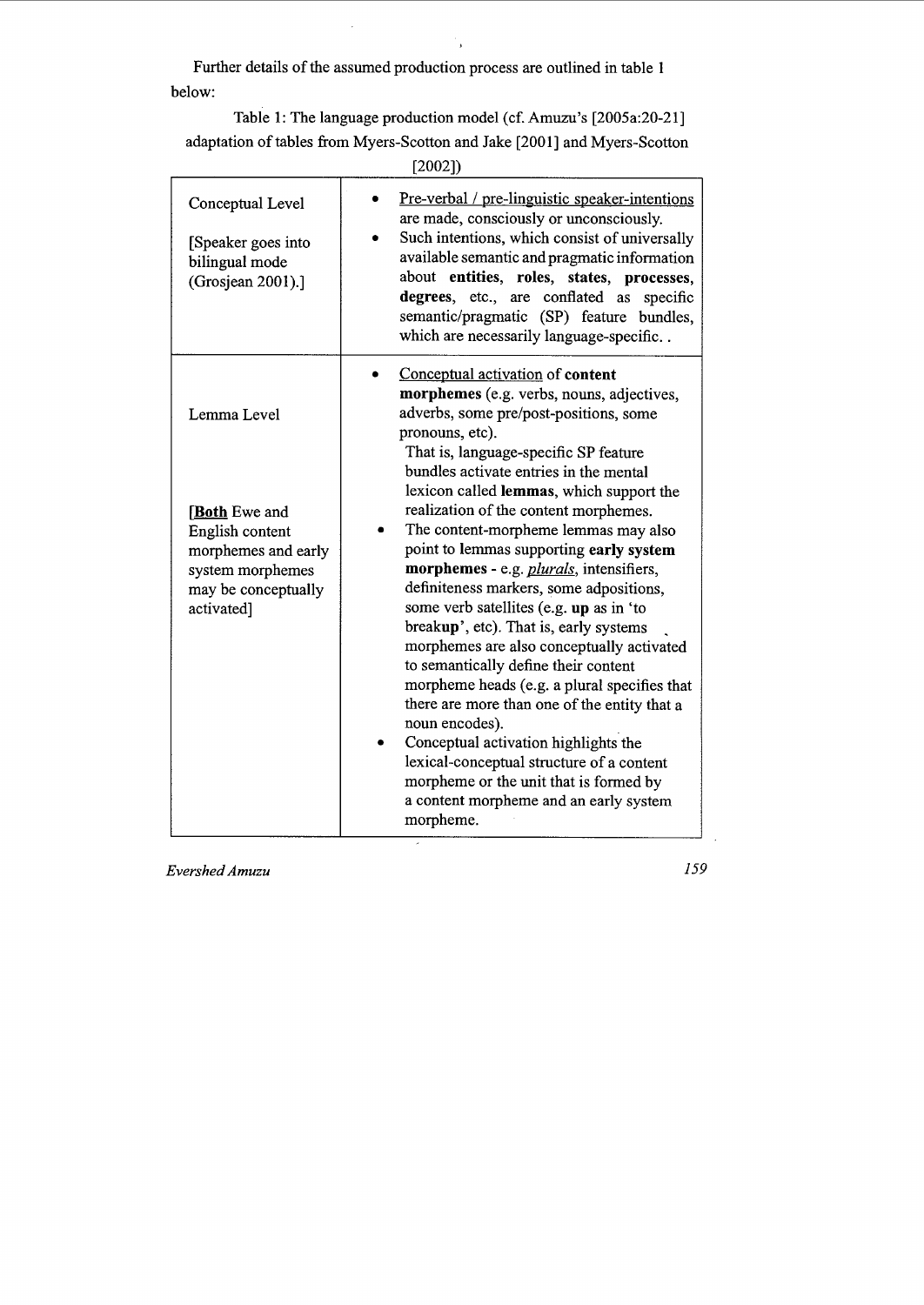| <b>Functional Level</b><br>[ <b>Only</b> Ewe<br>morphosyntactic<br>procedures may be<br>deployed to guide<br>the framing of mixed<br>constituents, because<br>of the SMP and the<br>MOP.] | Syntactic procedures take place<br>as<br>information about the predicate-argument<br>structures of the various content morphemes<br>becomes available. The procedures involve<br>the mapping of thematic structure of content<br>morphemes (e.g. Agent vs. Patient) onto<br>grammatical relations (e.g. Subject vs.<br>Object).<br>Morphological procedures also take place<br>as morphological realization information<br>becomes available. This involves<br>the<br>deployment of language-specific devices for<br>word order, agreement, tense / aspect / mood<br>marking, case marking, negation, etc.<br>Late system morphemes-or functional<br>elements-are selected to express<br>the<br>required grammatical categories. |
|-------------------------------------------------------------------------------------------------------------------------------------------------------------------------------------------|----------------------------------------------------------------------------------------------------------------------------------------------------------------------------------------------------------------------------------------------------------------------------------------------------------------------------------------------------------------------------------------------------------------------------------------------------------------------------------------------------------------------------------------------------------------------------------------------------------------------------------------------------------------------------------------------------------------------------------|
| Positional / Surface.<br>Level<br>[Ewe-based mixed]<br>constructions are<br>produced.].                                                                                                   | Phonological and Morphological realizations<br>take place: i.e. there is articulation of surface<br>structure morphophonemic forms.                                                                                                                                                                                                                                                                                                                                                                                                                                                                                                                                                                                              |

 $\alpha = 1/2$ 

The crucial point here is that because language production is characterised by these definable stages of operation, two languages in intensive contact have opportunity to interact in specifiable ways, especially at the second and third stages of production, to jointly constrain the structures of surface constituents in which their content morphemes occur. The nature and sequence of such an interaction are captured in the left column in the table above and discussed further in the next subsection.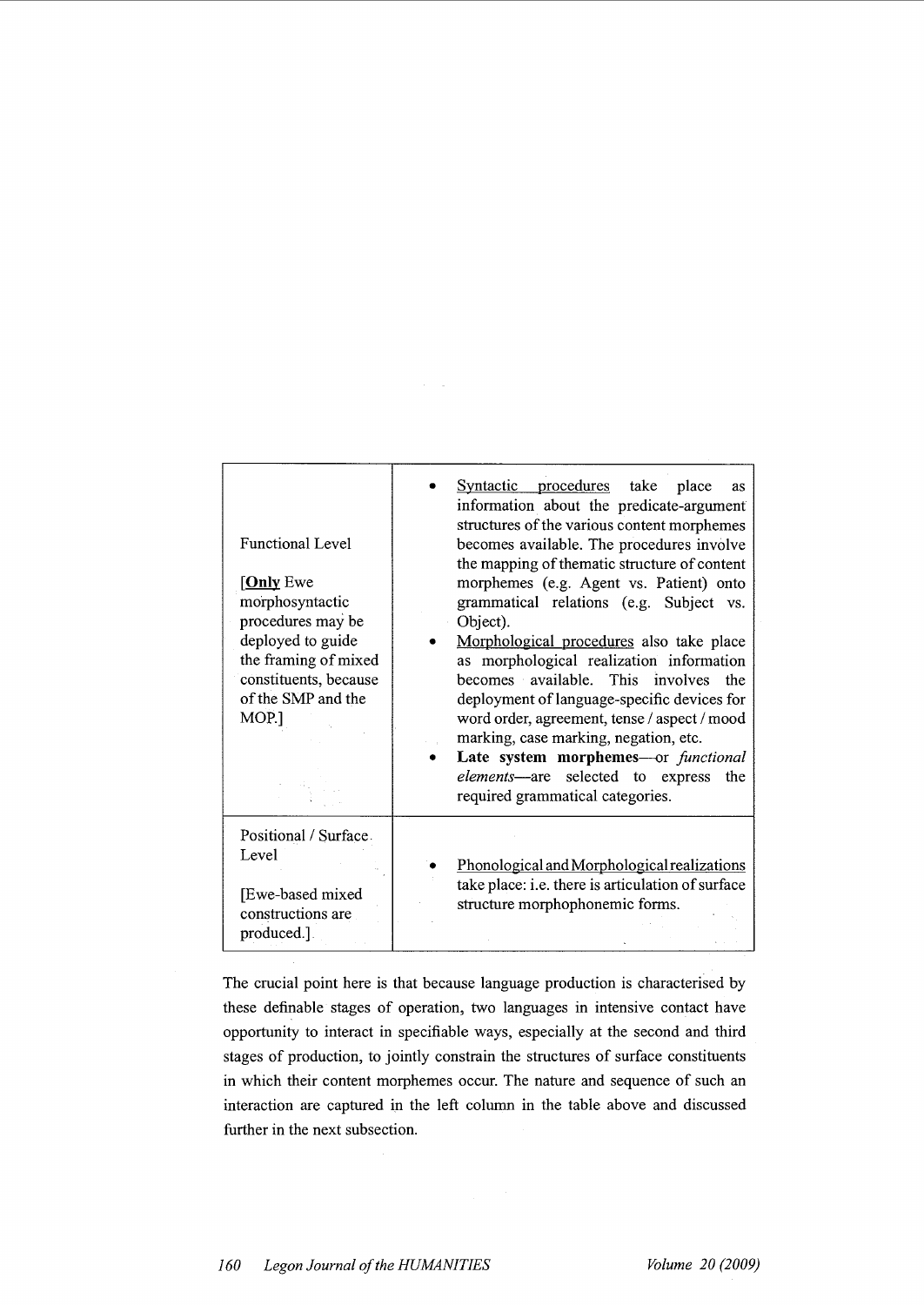#### *3.1.4 Assumption 4*

Our fourth, and final, assumption is that Ewe-English CS is composite CS, the kind of CS in which the two languages share responsibility for building the structure of bilingual constituents (i.e. clauses and phrases). The idea is that there is systematic interaction between the two languages at the lemma and functional levels. This idea is captured in the brackets in the left column in table 1 above.

To begin with, the assumption is that for a bilingual constituent to be produced, the speaker must enter what Grosjean (2001) calls "bilingual mode" at the conceptual level (ostensibly because the social setting motivates the interchangeable use of the two languages). At the lemma level, which, as noted elsewhere, is the first linguistic level, both English and Ewe content morphemes are selected because the speaker is already in bilingual mode. This means that the two languag• s are switched on to direct the activation of their respective content morphemes. The Ewe and English content morphemes are conceptually activated in their own rights just as they would have been were the speaker in monolingual mode. It is language-specific lemma information about each content morpheme that becomes available at this stage.

At the functional level, each content morpheme's language-specific predicateargument structure and morphological realization pattern features also become salient. However, once all aspects of the language-specific lemma information. of Ewe and English content morphemes have become salient, only Ewe remains active at this level. What happens next is in my opinion the most important process in this composite CS: Ewe alone serves as the source of morphosyntactic means for expressing the content morphemes' lemma requirements. That is, even English content morphemes' English-origin lemma requirements have to be expressed using fitting Ewe morphosyntactic means. Two principles operate at this level to ensure that Ewe robustly performs this morphosyntactic responsibility. They are the Morpheme Order Principle (MOP) and the System Morpheme Principle (SMP), both of which have been adapted from Myers-Scotton (1993: 82).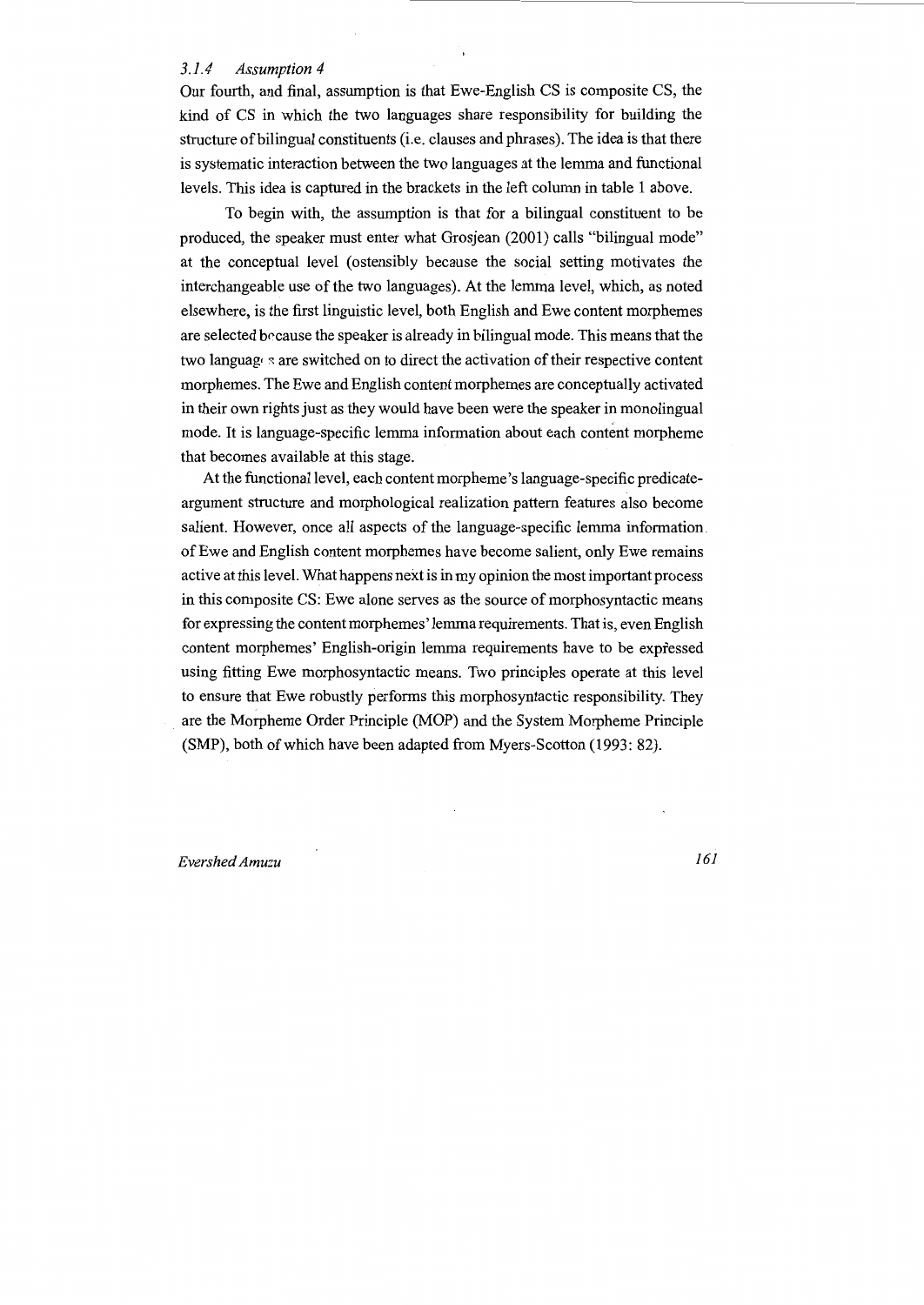With the MOP, the principle is that in any bilingual constituent that includes a singly-occuring content English morpheme and any number of Ewe morphemes, the order of the morphemes will be that of Ewe. Of course, a decision as to where in an Ewe structure to place an English verb, for example, will depend for instance on its valency and morphosyntactic properties in English.

For the SMP, the principle is that only Ewe critical grammatical elements may be picked to express structural requirements that must be fulfilled in the distribution of both Ewe and English content morphemes. This means that all late system morphemes required in the distribution of a lone English content morpheme in bilingual context must come from Ewe.

As Amuzu (2005a, 2005b, and forthcoming) have demonstrated, because the English content morphemes' English-origin subcategorization features are factored into any quest for slots for them in mixed constructions, they consistently occur in slots in Ewe-based structures where Ewe morphemes with analogous subcategorization features occur. Those Ewe morphemes they share slots with may or may not be their equivalents; indeed it is not uncommon to find English content morphemes that occur in slots that do not match those in which their Ewe counterparts occur.

Despite the dominant role that I perceive Ewe plays at the functional level, I designate Ewe-English CS as composite CS. This is in recognition of the role English plays in providing lemma information about its content morphemes. As noted, all English content morphemes retain their lemma properties in CS contexts. However, claiming Ewe-English CS to be a case of composite CS amounts to a rejection of the notion expressed in Myers-Scotton (1993) that Ewe-English CS is "classic CS". The point of departure is this: in Ewe-English CS as classic CS, Ewe would serve as the sole source of relevant lemma information that informs the distribution of even singly-occurring English content morphemes. That role would designate Ewe as a one-language matrix language (ML) and make English the embedded language (EL). It is stipulated in Myers-Scotton (1993, 2002) that EL content morphemes may only be fully integrated into ML grammatical frames if lemmas supporting them are sufficiently congruent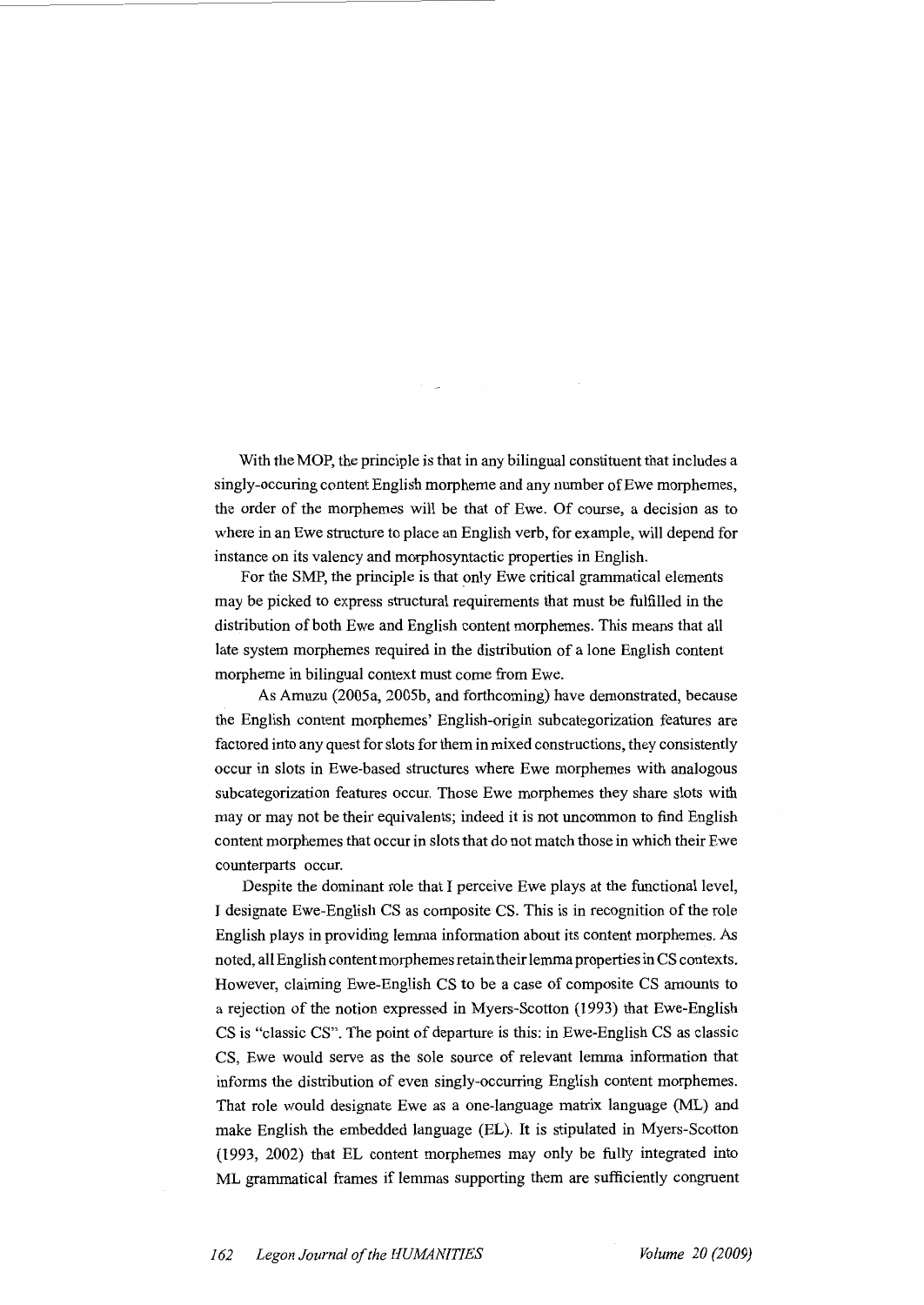with those supporting their ML counterparts. In Amuzu (2005a and 2005b), for instance, it is demonstrated that this expectation does not explain all Ewe-English CS data and that the English content morphemes get fully integrated in the Ewe-based frames on the basis of their own lemma information. It is this together with the other assumptions discussed above that inform the explanation of double plurality presented below.

#### 3.2 **Explanation**

First of all, let us recall that the structures of mixed NPs showing double plurality-exemplified in  $(1) - (4)$ -are based on the Ewe NP structure, captured in Appendix 2. We have demonstrated that except for English modifiers (e.g. the plural -s and adjectives), which occur in relation to the English noun in occordance with morpheme order in the English NP, all Ewe modifiers occur in their 'home' slots from the point of view of the Ewe NP. The English NP unit, however large, is located in the 0 slot associated with the noun heads in the Ewe NP. Example (11) is further illustration.

(11) Ale be  $\left[\frac{\text{efe}_2 \text{nenem}}{L}, \frac{\text{finding}_0 - s_{+1}}{m} \right]$  ma<sub>th</sub> wó<sub>ts</sub>] má vá n**p** famous. So that his such COMP 3sg come be PL that PL 'So, those specific findings of his made him famous.' be WO make

Here, *efe* 'his' and *nenem* 'such' occur in their pre-modifier home slots, the -1 and -2 slots respectively. After the English unit in the inner bracket (including the head noun **finding,** which appears in the 0 slot), the post-modifying Ewe morphemes occur in their traditional slots in the Ewe NP: the demonstrative *ma* 'that' in the +4 slot and the plural *wo* in the +5 slot. The explanation for this morpheme distribution pattern structure (i.e. in the larger NP) is the morpheme order principle (MOP) outlined in the previous section. The Ewe word / constituent order defines the overall structure of the larger NP.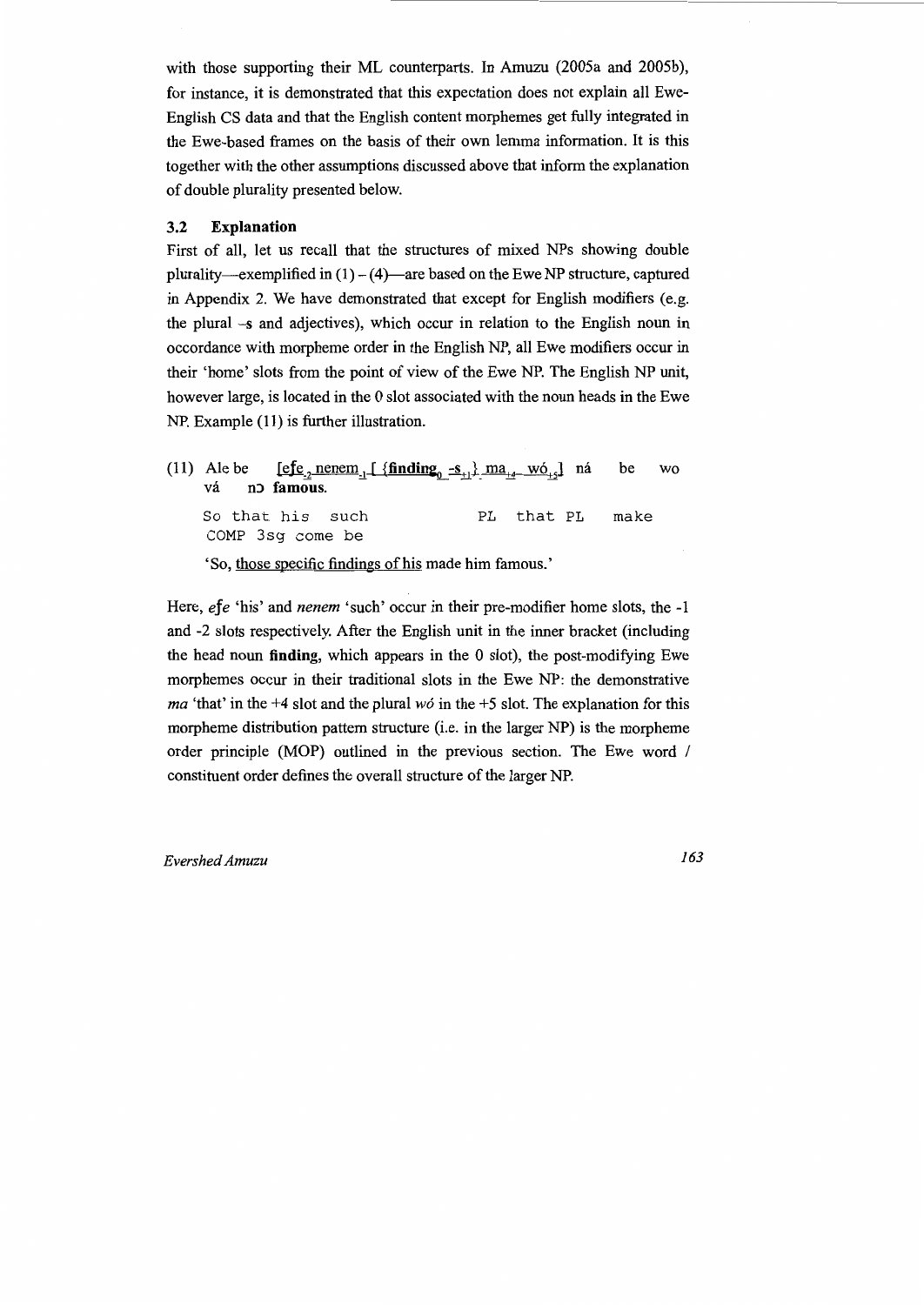We would also recall from section 2 that although the two plurals do cooccur with an English noun (see examples 1 to 4) only *w6* is grammatically vital. As noted, evidence of this fact is that while *w6* may not be deleted from any of the four examples, -s may be deleted (see examples 5 to 8). This indispensability of *w6* in NPs showing double plurality is due to the system morpheme principle (SMP), which ensures that only critical Ewe grammatical morphemes are picked to express such grammatical information in CS constructions. What is not explained by this account is why -s, though not grammatically vital, is permitted to also inflect the English noun head.

A clue to why-s appears in the NPs lies in the fact that -s accompanies only English noun heads and never Ewe noun heads (see examples 9 and 10 above). This happens because of what transpires at the lemma level. When an English noun is conceptually activated, its underlying lemma triggers the conceptual activation of -s as well, because -s has semantic tie with the noun. The selection of -s on conceptual or semantic ground is, however, not recognized during functional level processes, which are about grammatical procedures for satisfying predicate-argument structure and morphological realization requirements of content morphemes. The fact here is simple: if plurality is to be marked on an English noun selected for CS, then because of the MOP its slot has to be the  $+5$ slot in the Ewe NP. -s does not oocupy this +5 slot, and the SMP ensures that it is filled by the Ewe plural *w6*. This is why *w6* is obligatory in  $(1) - (4)$  as shown in the versions in  $(5) - (8)$ .

The doubling of the plurals draws attention to their different functions and the different times during language production when their forms get picked.  $-s$  is picked at the lemma level because of its conceptual / semantic tie with the English noun head. On the other hand, *w6* is picked at the functional level to fulfil a structural need for an Ewe form in the plural +5 slot. This explanation is further supported by two other types of mixed NP in which plurality is expressed.

One type includes mixed NPs in which irregular English plural nouns are used. Such nouns are lexicalizations of the semantic affinity between the nouns and the plural. They represent the fussion of the nouns and the plural. In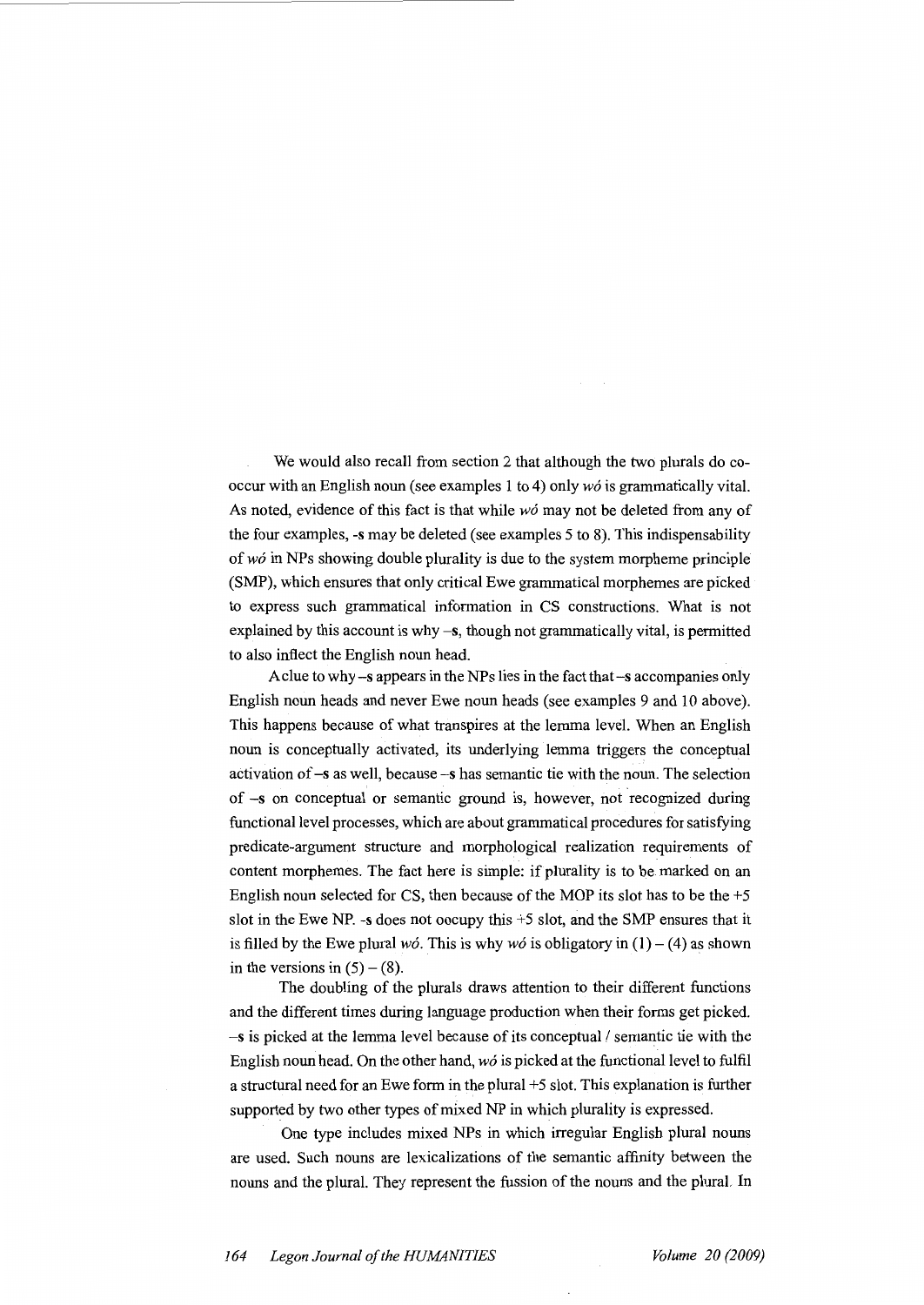Ewe-English CS, these irregular English nouns are used intact although  $w\acute{o}$  too consistently appears in the  $+5$  slot. This is shown in examples (12a) and (13a). Note that (12b) and (13b) are unacceptable because the singular forms of the irregular English nouns are used:

(12a)  $\left[\frac{\text{Nice}}{\text{12a}}\right]$  children<sub>to</sub>}  $\frac{\text{va}}{\text{14}}$  -wó<sub>ts</sub>] a, mia ga dzi qe this PL TP 3PL REP give\_birth some a-kpe wó o a? FUT-add 3PL NEG Q 'These nice children, won't you have some more to add to them?' (Amuzu 2005a: 221) (12b) Nice [\*child ya -wó] a, mia ga dzi de... Nice [children ya \*Ø] a, mia ga dzi **d**e... (12c) (13a) Wo be  $[\underline{men}_{10} \text{wo}_{12}]$  ne no afiyi ne no afime [women<sub>+0</sub> wó<sub>+5</sub>]na afimε 3Pl say PL MOD be.at here CONJ PL MOD be.at there 'They said men should be here and women there.' (13b) Wo be  ${\ast}$ **man** wó ne no afiyi ne  ${\ast}$ **woman** wó na no afime (13c) Wo be  $[\text{men} * \emptyset]$  ne no afiyi ne  $[\text{women} * \emptyset]$  na no afime

The contention here is that an irregular English noun is automatically picked at the lemma level because the lemmas supporting the noun and the plural together pointto it; note in the (b) examples that the singular forms of the irregularnouns are unacceptable when they are pluralized by *w6.* That *w6* is, as expected, obligatory with an irregular plural English noun is demonstrated by the unacceptability of the (c) examples from which it is omitted.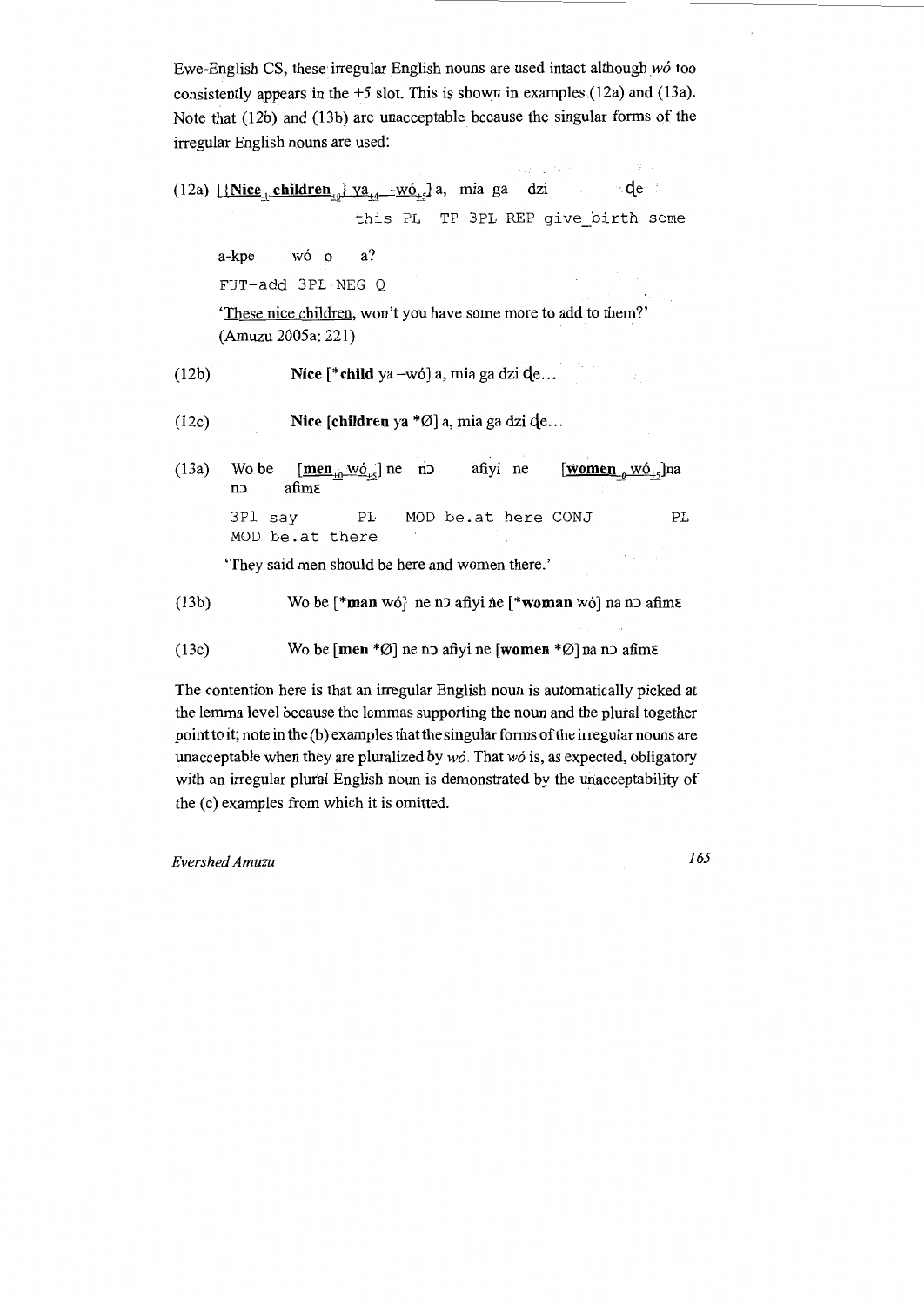Examples (14) to (18) illustrate another CS pattern that supports the explanation being offered for double plurality in the paper. In these examples the absence of  $w\acute{o}$  does not lead to unacceptability:

(14) **Uncle** be ne **season** dzi  $d$ o na cocoa la, ye-a fle<br>[sandal-s a] na-m [sandal-s Uncle say if PL the to-lsg top reach for cocoa TP LOG-FUT buy

'Uncle said when the season arrives for cocoa he will buy (a pair of) sandals for me.'

(Asilevi 1990: 90)

(15) Me le [flower-s ya] do-ge che daddy fe backyard **garden-a** me

lsg be PL this plant-INGR ALL daddy poss the in

'I will plant this flower in daddy's backyard garden.'

(Asilevi 1990: 23)

(16) Fifia ha gbe kple ati- w6 yevu w6 tsJ le tsi-mati kple **[pill-sl** wJ-m Now too herb and stick-PL whitemen take be syrup and PL do-PROG syrup and PL do-PROG

mie-le zaza-m

lPL-be use-PROG

'Now too, it is herbs and roots that the white man uses to prepare syrups and pills for us to use.' (Nortsu-Kotoe 1999: 71)

(17) Nya me se egba be wó be [afternoon-classe-s] gome dzege

*166 Legon Journal of the HUMANITIES Volume 20 (2009)*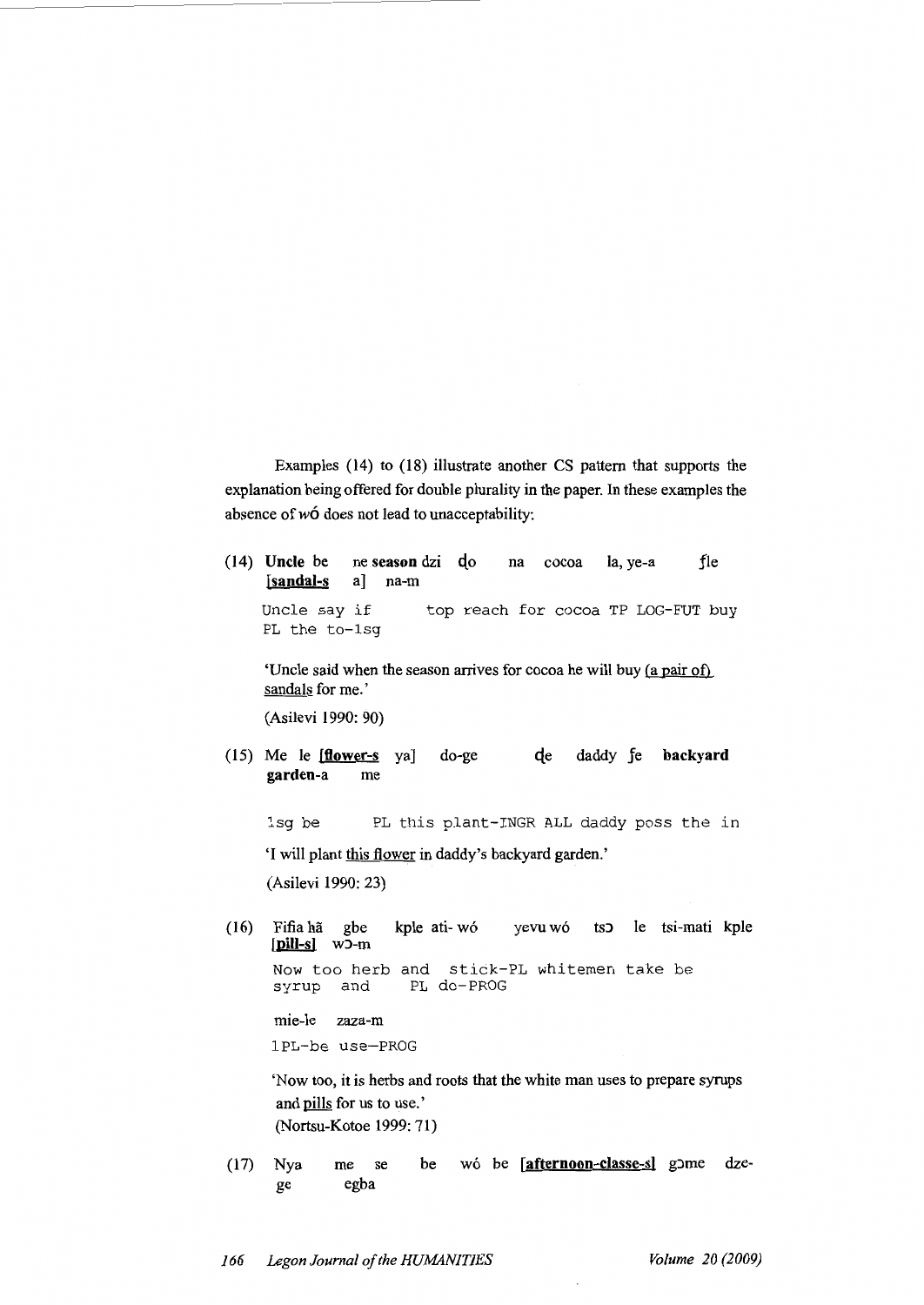'As for me, I have heard that afternoon classes commence today.' (Amuzu 1998: 73)

(18) Wo forecast be [flood-s] ga nu gble-ge this year 3PL COMP PL REP thing spoil-FROG 'It has been forecast that floods will cause a lot of damage this year.'

The underlined English nouns exemplify the kind of nouns whose semantics Tiersma (1982) describes in one of his principles of "Local Markedness". He says that

> When the referent of a noun naturally occurs in pairs or groups, and/or when it is generally referred to collectively, such a noun is locally unmarked in the plural. (Tiersma (1982: 835)

Note that sandals (14) are entities which always occur in pairs; that flowers (15) and pills (16) are entities which are generally referred to collectively; that extra classes constitute an event which entails sub-events or individual lessons; and that floods denote plenty of water over a hitherto dry parcel of land. These nouns are "locally unmarked in the plural", i.e. they may conveniently be regarded as singular nouns. Even though the plural -s form appears on such nouns, it does not do so because it is conceptually activated with them. And because -s is not conceptually salient as a plural at the lemma level, there are no grammatical procedures at the functional level either for the projection of the obligatory +5 slot for  $w\acute{o}$  to automatically fill. Note, however, that when  $w\acute{o}$  does appear with such a noun, it signals that different kinds, or different groups, of the entities in question are being referred to. For example, sandal-s a wó in  $(19)$ , a version of (14), means 'the pairs of sandals', and **flower-s** ya w6 in (20), a version of (15), means 'these kinds of flower':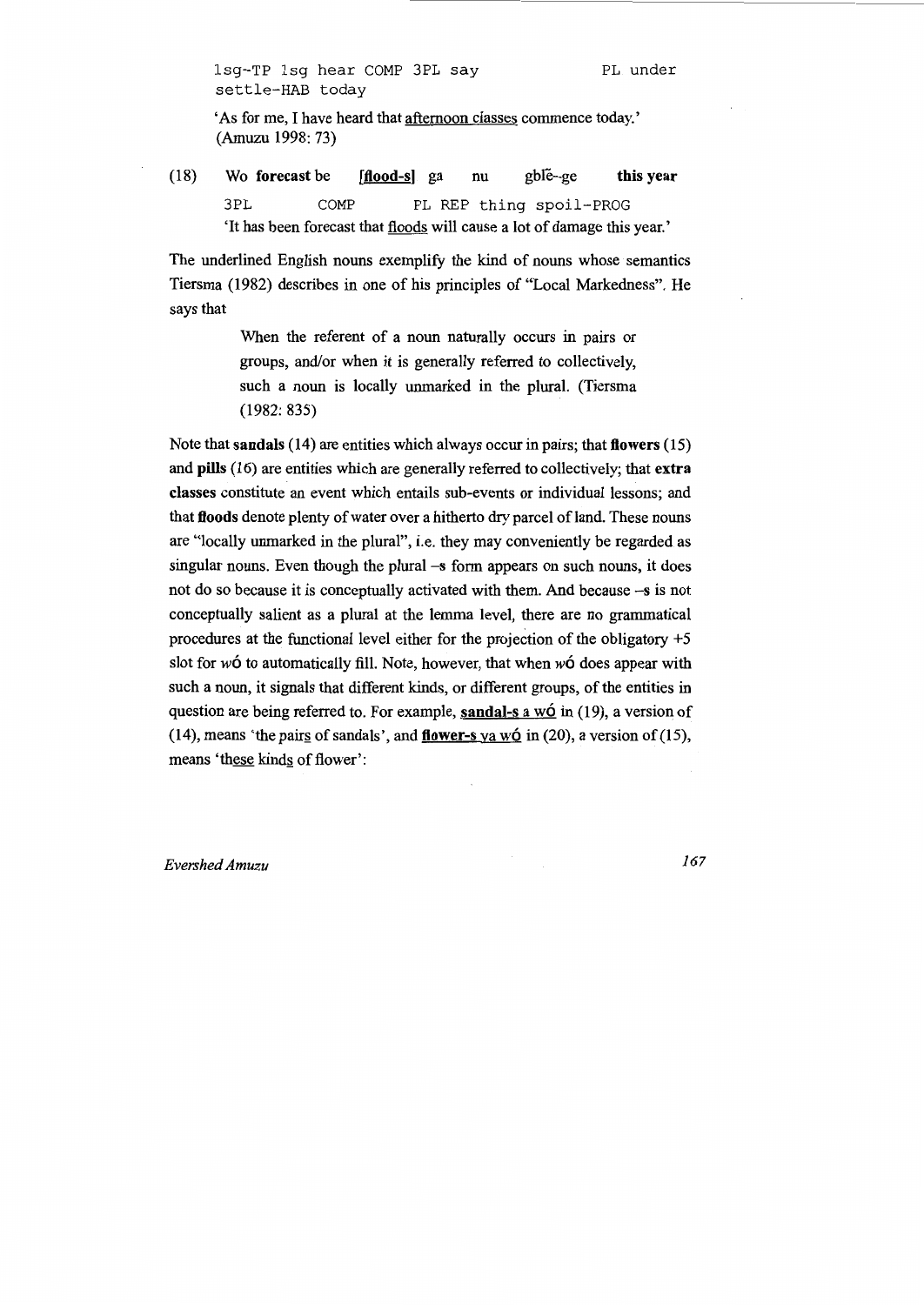$(19)$ **Uncle** be ne **season** dzi qo na cocoa la, ye-a fle **[sandal-s** a w6] na-m

> Uncle say if top reach for cocoa TP LOG-FUT<br>buy PL the PL to-1sq PL the PL to-lsg

'Uncle said when the season arrives for cocoa he will buy the pairs of sandals for me.'

(20) Me le **[flower-s** ya -wó] do-ge qe daddy fe **backyard garden-a** ·. me · والرواز

> $1$ sq be the in PL this PL plant-INCR ALL daddy poss

'I will plant this flower in daddy's backyard garden.'

In  $(19)$  and  $(20)$ , we may say that the nouns are locally marked in the plural, and that  $w\acute{o}$  is accordingly mandatory in the slot +5.

# **4.** Concluding Remarks **is a concluding Remarks**

This paper dealt with the phenomenon of double plurality in Ewe-English CS. It. explained that while  $-s$  pluralizes English nouns in the relevant mixed NPs on semantic ground (i.e. -s is conceptually activated at the lemma level along with the English nouns),  $w\acute{o}$  pluralizes those English nouns on structural ground (i.e. w6 is obligatorily assigned a +5 plural slot following the application of the MOP and the SMP at the functional level).

Based on this explanation, one might be tempted to suggest that there is a connection between the times of activation of the two plurals and their order of appearance in the mixed NP (i.e. that -s always comes before  $w6$  because it is selected at the lemma level while  $w6$  always follows later because it is selected at the functional level). This suggestion has no merit. I dare say that were Ewe a prefix-plUral language, the two plurals would have distributed in the order plurals double in Acholi-English CS. Myers-Scotton (2006: 207) cites **/u-civilian-s** as a typical example of double plurality in Acholi-English CS. Here *lu,* the Acholi

ings with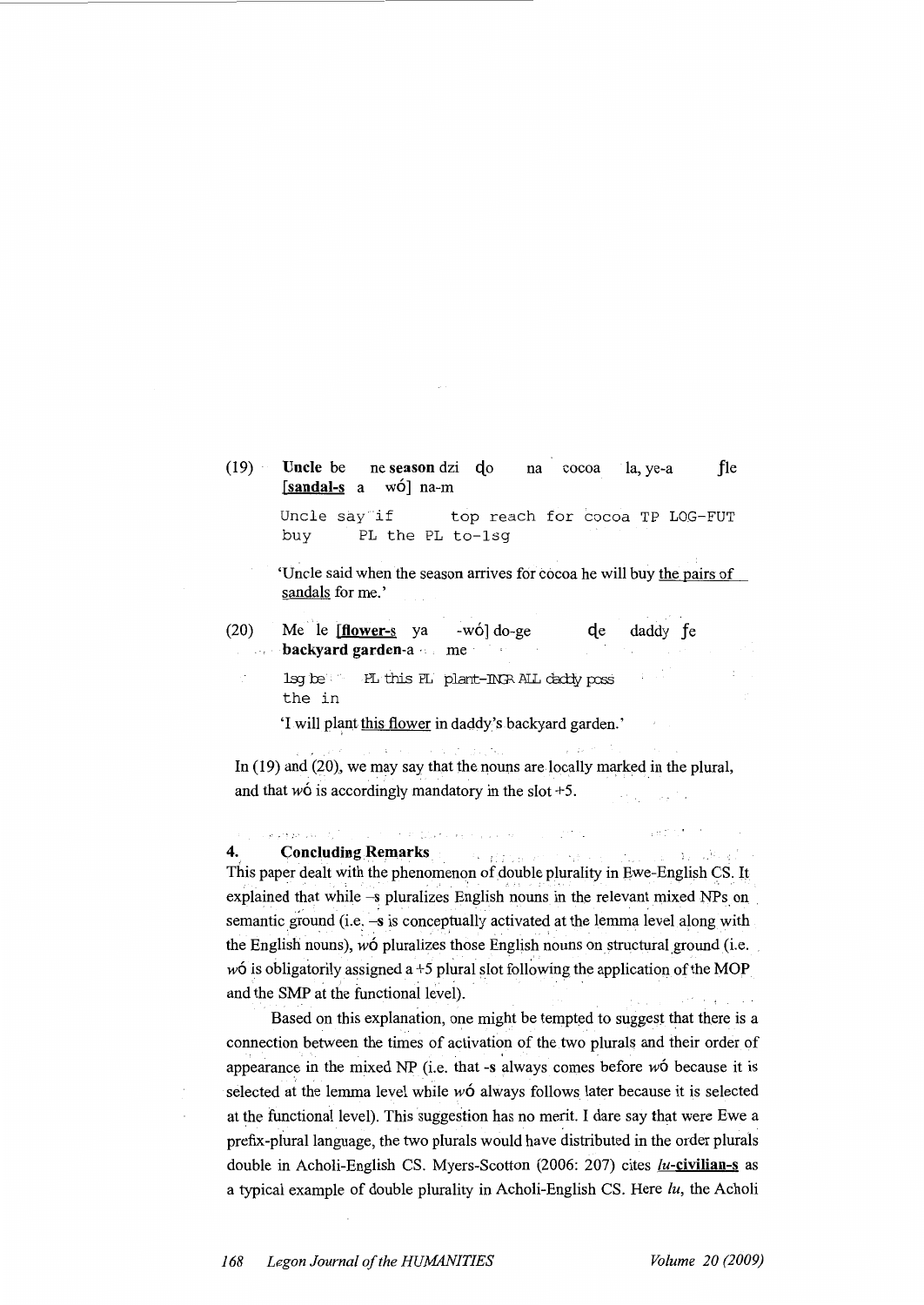plural, is a prefix while -s as expected occurs as suffix on the English noun stem. The point is that in both Ewe-English CS and Acholi-English CS the lemma and functional level processes culminate in framing the mixed constituent surface structure.

Having said so, I should revisit the 4-M model classification of plural morphemes. Following the model we have assumed matter-of-factly that the plural is an early system morpheme. There is reason to believe, however, that there is more to plurals than the 4-M model currently reveals.

The model distinguishes early system morphemes from late system morphemes on the basis of two features,  $[\pm$  Conceptually Activated] and  $[\pm]$ Quantification] and classifies plurals as early system morphemes. The former feature is concerned with whether a system morpheme has a semantic or pragmatic value with the content morpheme it accompanies. The latter feature, on the other hand, deals with whether a system morpheme is a critical or mandatory grammatical element in the distribution of content morphemes. Early system morphemes have a plus reading for the first feature but a minus reading for the second one. For late system morphemes, the reverse is the case (see Myers-Scotton 2002: 73). In reference to their functions in the NPs where they co-occur, it is only  $-s$  which qualifies as an early system morpheme; in those NPs  $w6$  needs to be analysed as a late system morpheme.

Of course calling  $w6$  a late system morpheme is novel since plurals have hitherto not been classified as late system morphemes. But that is not the point here. The argument, rather, is that the evidence adduced in this paper points to plurals having plus settings for both features and that the phenomenon of double plurality derives directly from the fact that the two features may be split between plural forms from different languages.2

. This argument has implications for our analysis of the plural category outside NPs showing double plurality. In NPs in which there is no plural doubling (i.e. in monolingual NPs and in.mixed NPs in which only one plural is realized), the one plural form may be said to combine the two plural functions. *W6* exemplifies such plurals. It performs the multiple functions in monolingual as well as mixed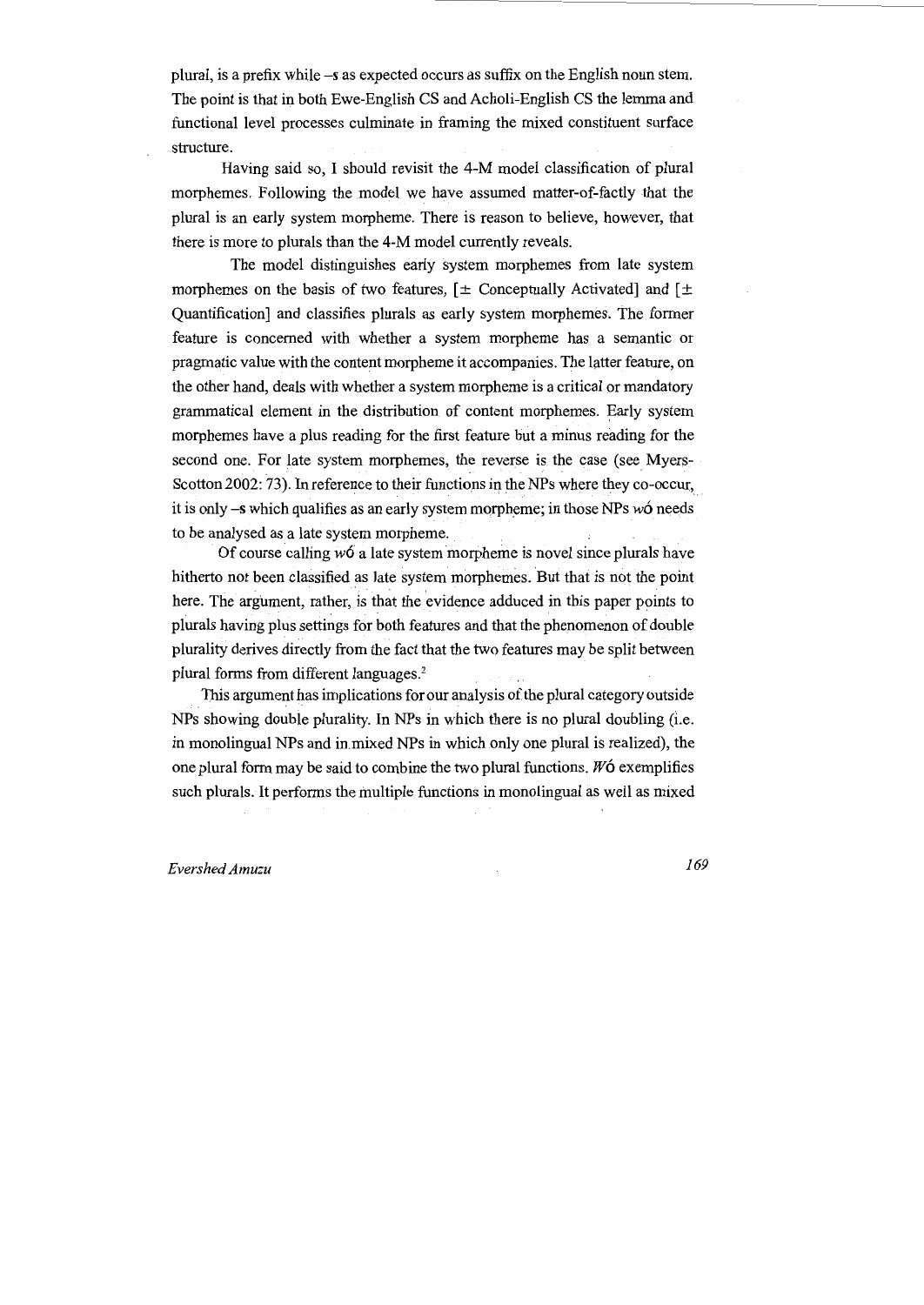NPs-e.g. the (a) versions of (5) to  $(8)$ -where it occurs alone. In example (1), reproduced below as (21), *w6* occurs with **student** in the multiple-function capacity but with **textbook** in only the grammatical-function capacity because -s expresses the conceptual plural function with **textbook.** 

# (21) **Headmaster** la **inform**  $\left[\underline{\text{student}}_0 - \underline{\text{ade}}_{+4} - \underline{\text{wo}}_{+5}\right]$  be wó-a**label**

DEF INDEF-PL COMP 3PL-SUBJ

 $\left[\frac{\{\text{textbook}_0S_{+1}}{\} \ \text{yE}V_{+1} - a_{+4} \ \ -\text{wO}_{+5}}\right].$ 

PL new the PL

'The Headmaster informed some of the students to label the new textbooks.'

(Asilevi 1990: 34)

*W6* plays the multiple functions as well as the late (i.e. grammatical) plural function in mixed NPs because it comes from the language that is active from the lemma level through to the functional level; -s, on the other hand, is restricted to playing the early (i.e. conceptual) plural function in the mixed NPs because it comes from a language that may be active only at the lemma level.

Now, in order not to ignore the fact that plurals are not always purely early system morphemes, as is claimed in the 4-M model, I propose the following fiveway (instead of the current four-way) classification of morphemes for further cross-linguistic verification:

- (i) Content morphemes
- (ii) (Purely) early system morphemes: e.g. the English-sin mixed NPs showing double plurality, as in (1) to (4); and prepositions in lexicalized verb phrases, e.g. **up in break up**
- (iii) Multiple-fimction system morphemes: e.g. most plurals in monolingual contexts; and some plurals as used in mixed NP, e.g.  $w\acute{o}$  in mixed NPs **not** showing double plurality, as in the (a) versions of (5) to  $(8)^3$

*170 Legan Journal of the HUMANITIES Volume 20 (2009)*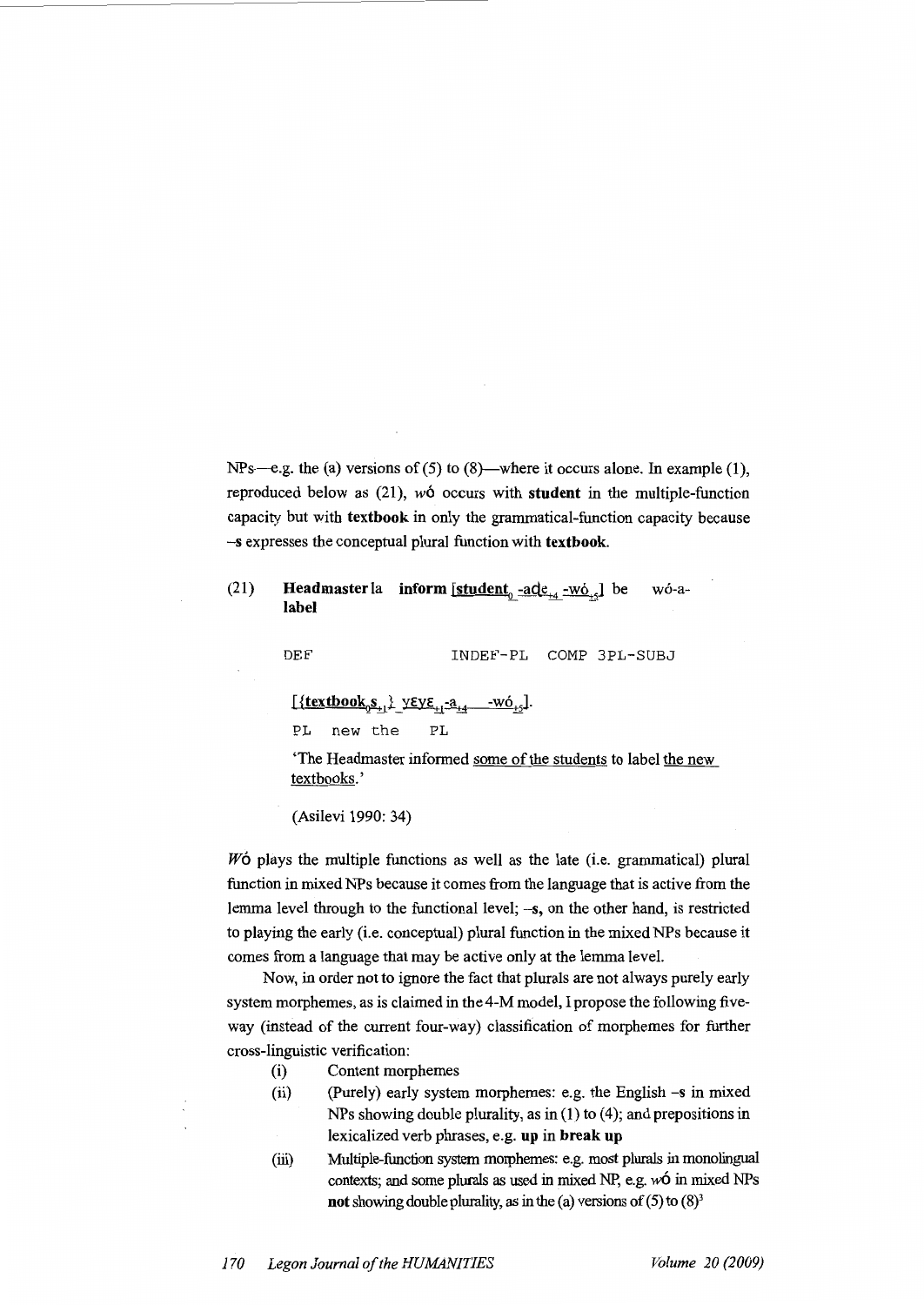- (iv) Late bridge system morphemes
- (v) (Purely) late system morphemes: e.g.  $w\acute{o}$  as used in mixed NPs showing double plurality, e.g. (1) to (4); and case-markers, noun number markers, etc.

My last concluding remark is that there is evidence that the phenomenon of double plurality is not a universal feature of CS and that whether it obtains or not depends on the typology of the languages involved. To this end, the existence of double plurality in Ewe-English CS as opposed to its non-existence in Akan-English CS and Ga-English CS is revealing.

Unlike Ewe and English which have just one plural marker each, both Akan and Ga, two languages related to Ewe which also have CS relationship with English, have four plural markers.<sup>4</sup> It turns out, as preliminary studies show (see Quarcoo, 2009 and Agyei-Owusu 2009), that in both Akan-English CS and Ga-English CS with the exception of the profession plurals *-jo)* (Akan) *and-Joi*  (Ga) only the English suffix-s may occur on an English noun in bilingual clauses. In the following examples, therefore, English nouns consistently occur with only-s (contrary to the fact that in Ewe-English CS the Ewe counterpart would automatically also appear); Quarcoo and Agyei-Owusu in their independent studies noted that the appearance of any Akan / Ga plural marker in addition to -s would make the sentences unacceptable:

| (22) | [Saa mo farm-s no], [mo correspondent-s a ε-wo ho<br>no] n-kaa<br>ho                                     |
|------|----------------------------------------------------------------------------------------------------------|
|      | PL who 3PL-<br>That your PL DET<br>vour<br>be there DET NEG-say skin<br>asem $n$ -kyer $\varepsilon$ mo? |
|      | matter NEG-tell you                                                                                      |
|      | 'Those farms of yours, your correspondents who are there, haven't<br>they told you anything about them?' |

(Akan-English CS; Quarcoo 2009)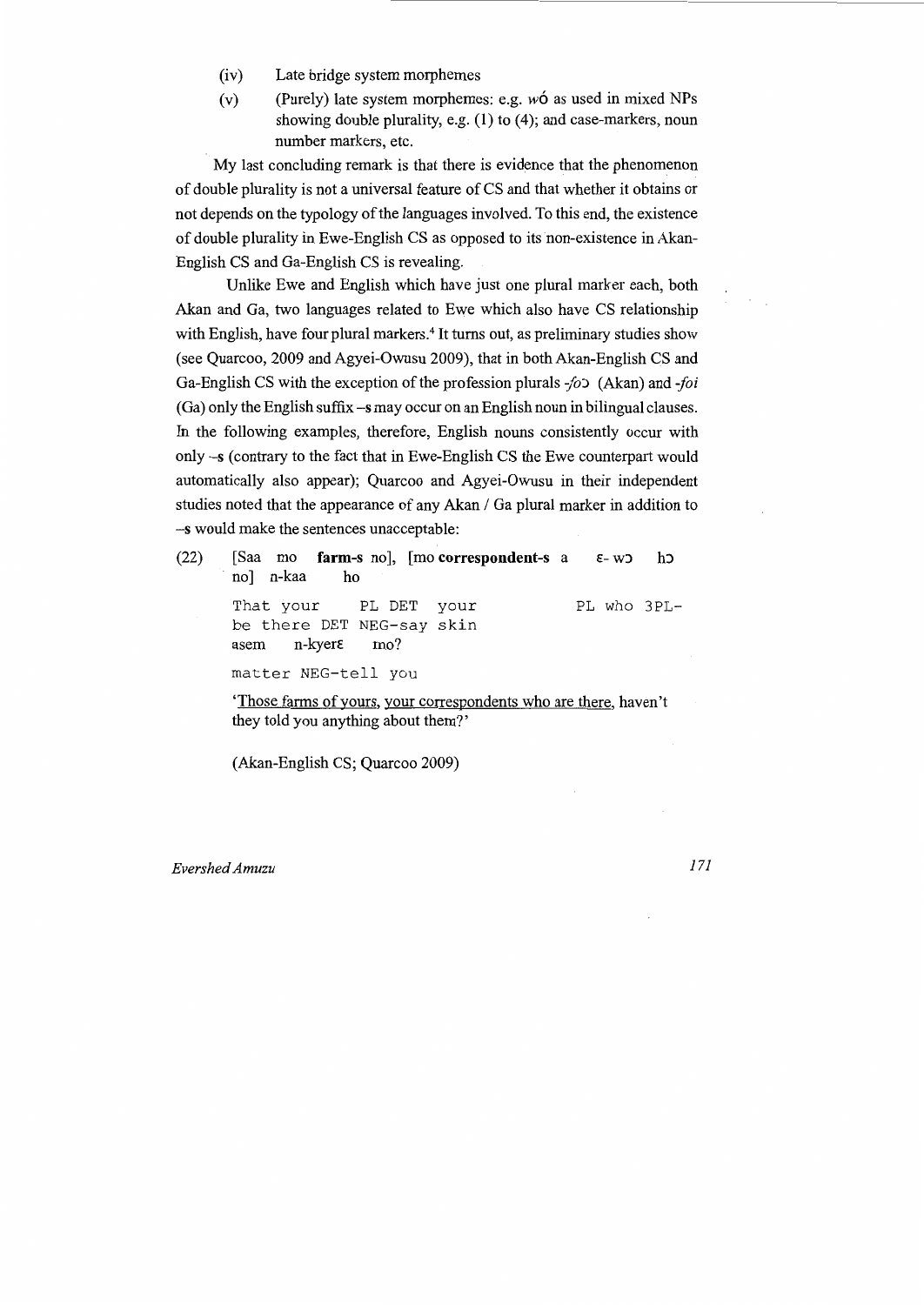(23) [Problem-s no] de $\varepsilon$   $\varepsilon$ -b $\varepsilon$  ba, na y $\varepsilon$  b $\varepsilon$ -solve -o PL DET EMP 3sg-FUT come, and lPL FUT-solve 'As for the problems, they will come and we will solve (them).'

(Akan-English CS; Quarcoo 2009)

(24) Mechanic-s  $\acute{\epsilon}$  ní ò-bàá-ts $\acute{\epsilon}$  àm $\acute{\epsilon}$ -! $\acute{\epsilon}$ PL DET that 2sg-FUT-call them-DEF 'The mechanics that you call...'

(Ga-English CS; Agyei-Owusu 2009)

(25) Mì-! nã miishè *v*è [proverb-s-έ] ní nyέ-ts) w5-!5 lsg-get happiness LOC teach us-DEF PL-DET that 2sg-

'I am happy that you have taught us these proverbs.'

(Ga-English CS; Agyei-Owusu 2009)

It seems to me that after  $-s$  is selected along with the English nouns during lemma level processes no fresh processes are initiated at the functional level to project an obligatory slot for an Akan / Ga plural, because there are competing candidates. In fact, as noted, with the exception of the group / profession plurals *-jo)* (Akan) and *-Joi* (Ga), no Akan/Ga plural marker may even occur alone with an English noun. This is illustrated with the following experiment with the English nouns brother and teacher (note that the profession markers go with teacher because teachers do constitute a professional group):

Akan:

\*a-brother, \*n-brother, \*brother-nom, \*brother-fo> 'brother' \*a-teacher, \*n-teacher, \*teacher-nom, teacher-fol 'teachers'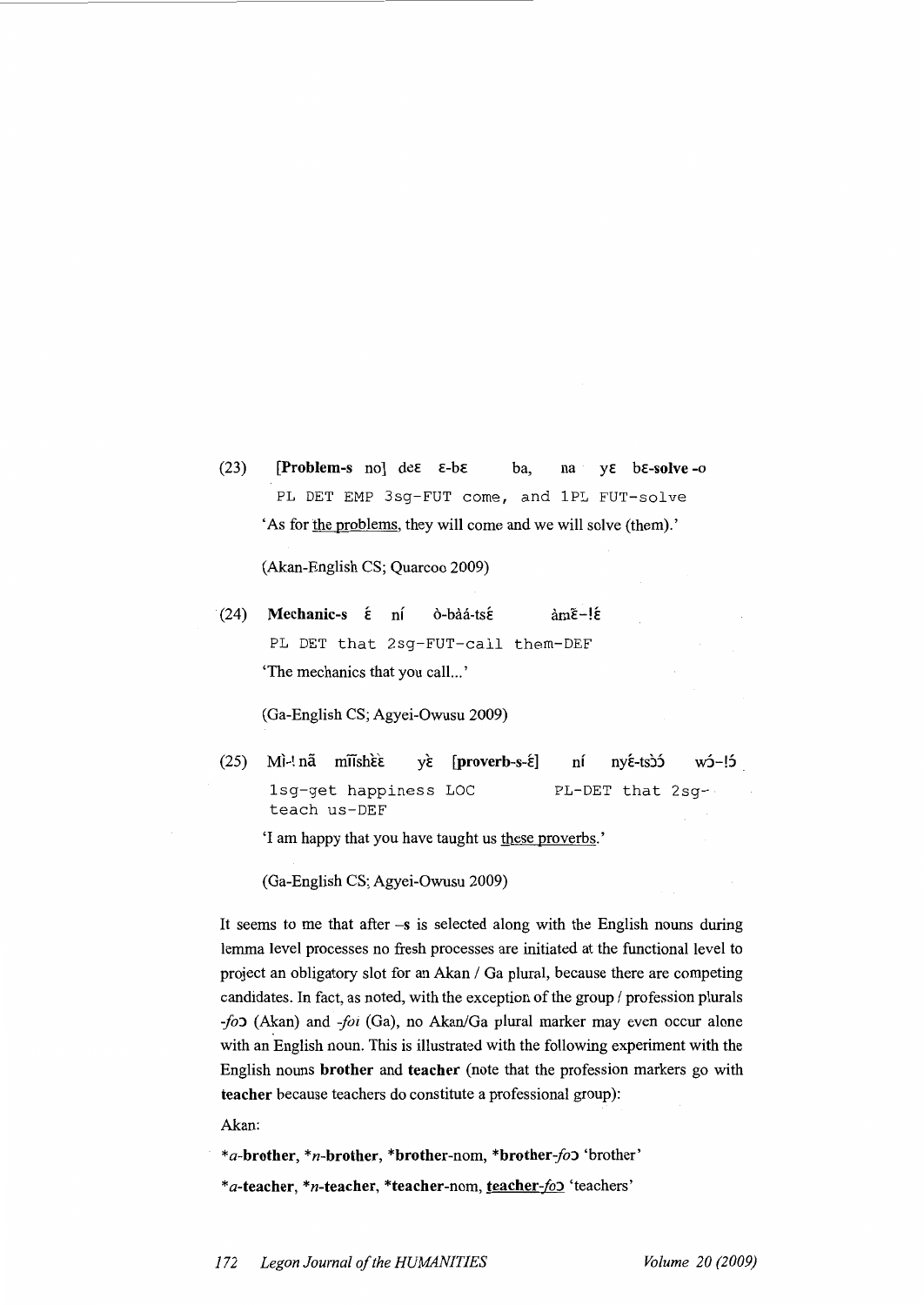#### \*brother-ji, \*brother-i, \*brother-bii, \*brother-foi 'brothers'

#### \*teacher-ji, \*teacher-i, \*teacher-bii, teacher-foi 'teachers'

This situation, where foreign-origin nouns are accorded a different morphological treatment from what is accorded their indigenous counterparts, is not extraordinary in language contact. It is well-known, for example, that foreign nouns borrowed or switched into noun-class languages are (usually) not subjected to the noun classification system in the borrowing languages; they are generally assigned to one or two noun classes irrespective of the classes to which their counterparts in the borrowing languages belong. This has happened in noun borrowing into Swahili and Logba (see Myers-Scotton 1993, 2002 and Dorvlo forthcoming respectively), and we may conjecture that the phenomenon is a simplification strategy by which the borrowing speakers avoid having to apply the intricate language-internal noun-class system to borrowed nouns. I believe that a similar strategy is at play in Akan-English and Ga-English CS with respect to the pluralization of switched English nouns: the English nouns are exempted from inflecting for any of the four Akan/Ga plurals, an exemption which spares the Akan/Ga codeswitcher from worrying about plural form which suits an English noun he/she wants to use in CS. Consequently, English nouns that require plural marking in CS contexts occur with only the English -s.

Further cross-linguistic CS research may confirm the following CS typology with regard to plural marking:

• When the language of functional level processes (i.e. the language of CS grammar) has more than one plural marker (as is the case with Akan and Ga), plural doubling would/may be inhibited as a result of a simplification strategy to avoid applying a language-internal plural selection system to switched/borrowed nouns.

*Evershed Amuzu 173* 

Ga: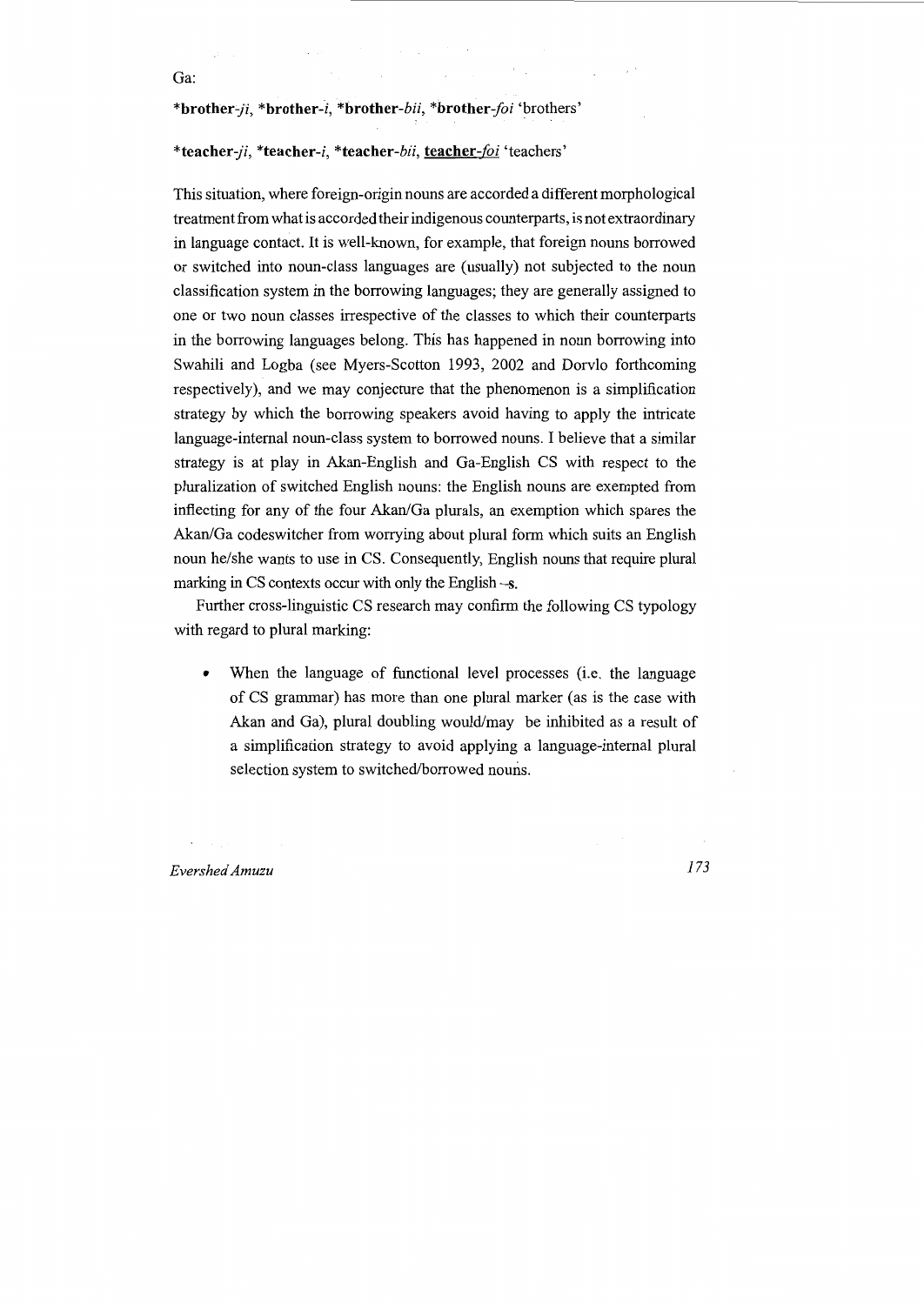• When, on the other hand, the language of CS grammar has just one plural marker (as is the case with Ewe), plural doubling would be optional and the distribution of the two plurals would follow the rules that have been spelt out in this paper.

 $\sim$   $\sim$ 

 $\sim 10^{-1}$ 

 $\mathcal{A}(\mathbf{Q})$  and  $\mathcal{A}(\mathbf{Q})$  are  $\mathcal{A}(\mathbf{Q})$  . The set of  $\mathcal{A}(\mathbf{Q})$ 

 $\Delta\sigma_{\rm{eff}}$ 

 $\frac{1}{2}$ 

 $\mathcal{F}^{(1)}_{\text{max}}$ 

 $\bar{\alpha}$ 

 $\langle \hat{A} \rangle$  .

 $\sim$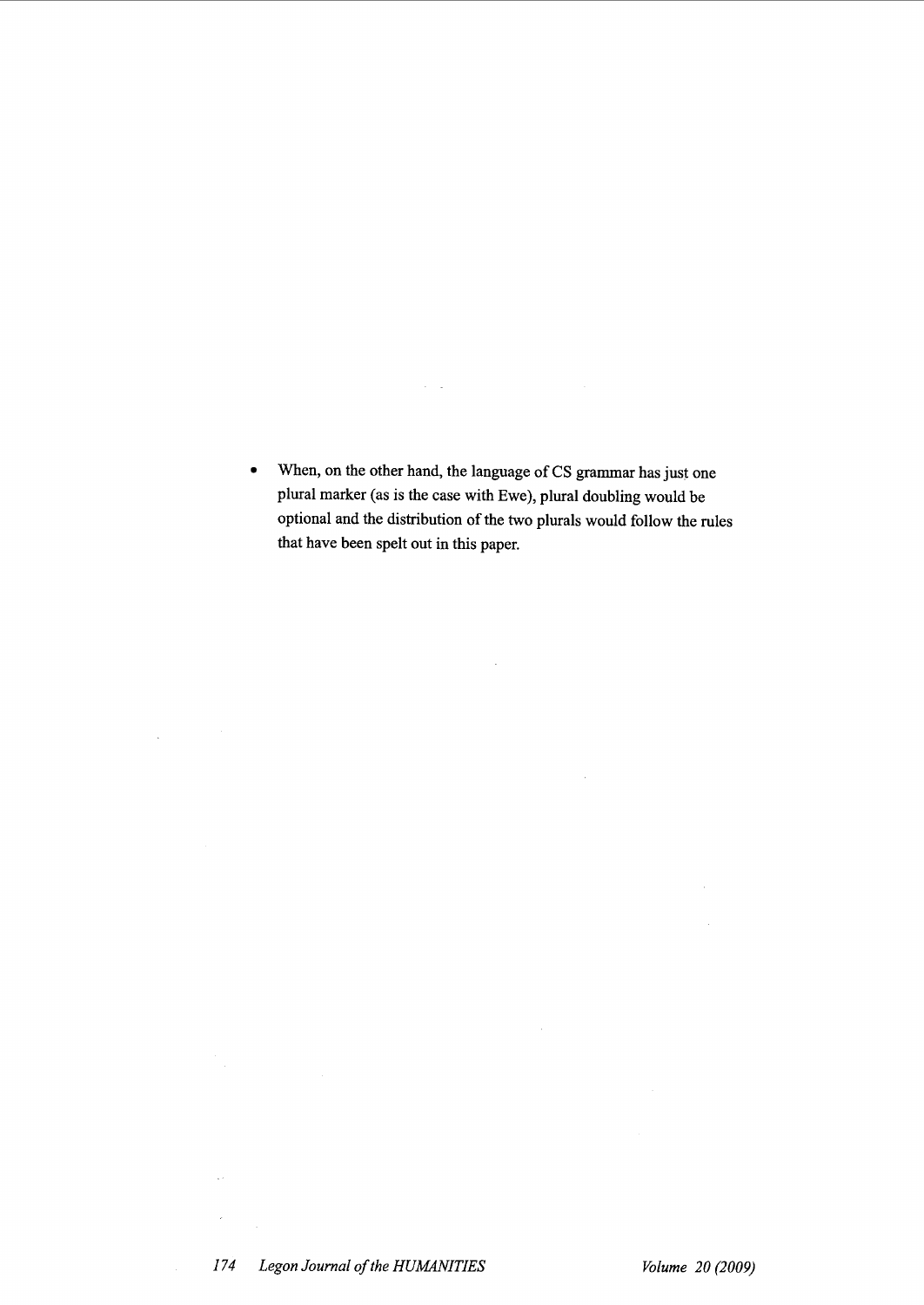### **NOTES**

- 1. For a clarification of how slots are numbered in mixed NPs, see Appendix 2 below.
- 2. We have repeatedly implied that -s performs the conceptual (early system) plural function and that wó performs the grammatical (late system) plural function in the mixed NPs in which they co~occur. And, we have also repeatedly implied that the splitting of the two functions results from the fact they do not become salient at the same stage during language production.
- 3. Some determiners, demonstratives, and intensifiers may also be found to be multiplefunction system morphemes.
- 4. In Akan, there are at least four plurals: the homorganic nasal plural prefix n-, another prefix a-, and two suffixes: -foo, which is a group or profession plural marker, and nom, which is a kinship plural marker. Ga also has four plural suffixes: -ji, -i, -bii, and the group or profession plural suffix foi (Agyei-Owusu, 2009).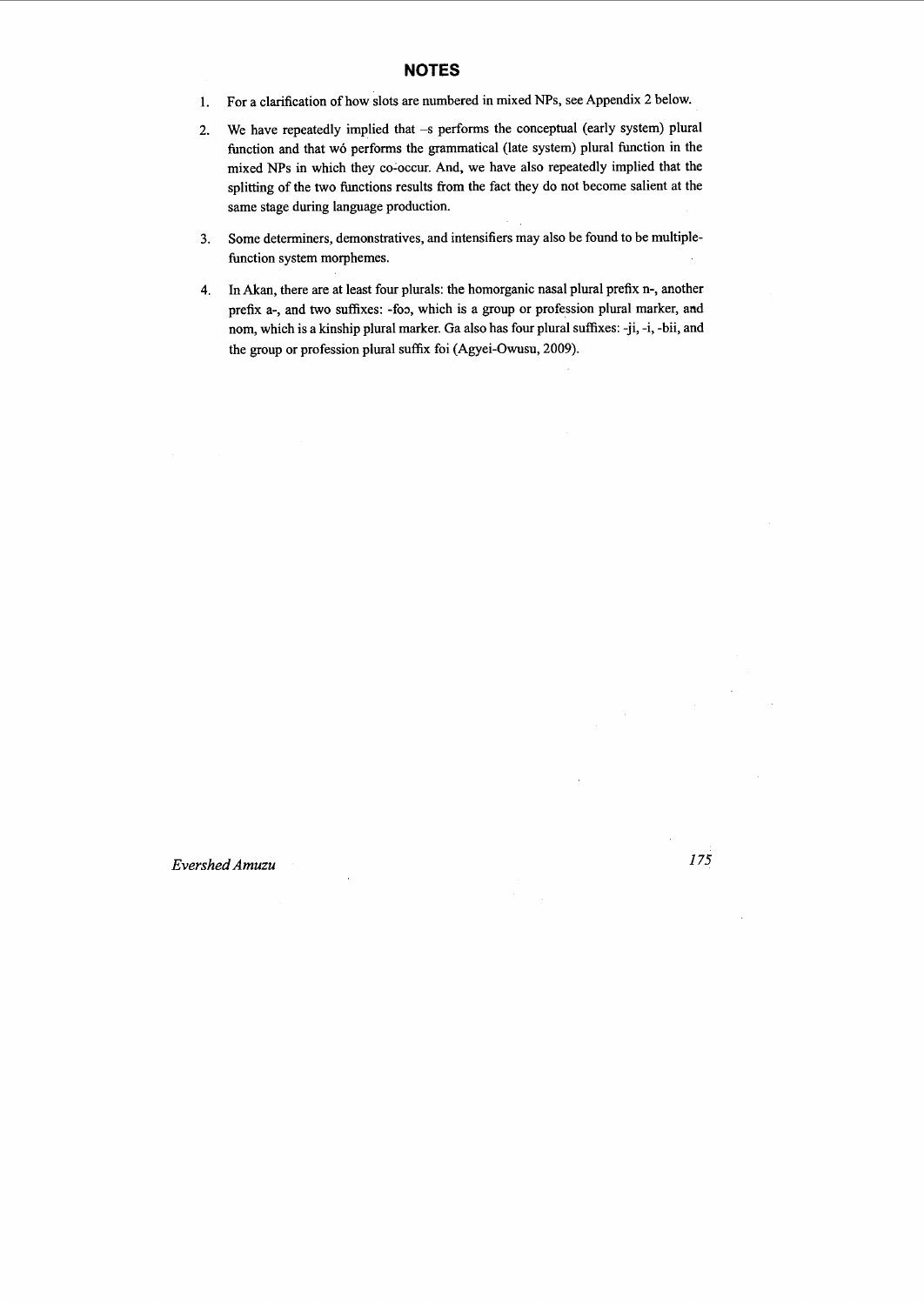# **APPENDIX 1**

In the following codeswitching examples of Ewe-English CS, notice that the following grammatical categories have been expressed two times, first in English and then in Ewe: the determiner (1) and (2), the proximal demonstrative  $(3)$ , and the intensifier  $(4)$ :

| (1) | tsp $[\{\text{the usual type}\} -a \quad \text{ko}]$<br>Me dzi<br>be<br>na                                          |  |  |  |  |  |  |
|-----|---------------------------------------------------------------------------------------------------------------------|--|--|--|--|--|--|
|     | 1sg want that 2sg. SUBJ take<br>the only<br>$\sim$                                                                  |  |  |  |  |  |  |
|     | a-gbã<br>$x$ $-a$                                                                                                   |  |  |  |  |  |  |
|     | FUT-roof house-the                                                                                                  |  |  |  |  |  |  |
|     |                                                                                                                     |  |  |  |  |  |  |
|     | 'I would like you to use only the usual type to roof the house.'<br>(Amuzu 1998: 74)                                |  |  |  |  |  |  |
| (2) | [Azumah fe {style thoughout the fight} -a]<br>$E$ -kp $\sigma$<br>be                                                |  |  |  |  |  |  |
|     | 2sg-see that Azumah poss<br>the                                                                                     |  |  |  |  |  |  |
|     | hectic abe previous fights-wó o<br>n<br>me                                                                          |  |  |  |  |  |  |
|     | like<br>NEG beNPRES<br>PL NEG                                                                                       |  |  |  |  |  |  |
|     | 'You'll observe that Azumah's style throughout the fight wasn't as hectic<br>as previous fights.                    |  |  |  |  |  |  |
|     | (Asilevi 1990: 59)                                                                                                  |  |  |  |  |  |  |
| (3) | set example a, $[\{\text{this}_4 \text{ Saturday}_0\} \text{ya}_{+4} \text{ ko}_{+7}]$<br>Be<br>ma<br>nye<br>cousin |  |  |  |  |  |  |
|     | TP<br>this only 3sg<br>COMP 3sq-POT                                                                                 |  |  |  |  |  |  |
|     | 'To set an example, it is only this Saturday that my cousin'                                                        |  |  |  |  |  |  |
| (4) | $[$ {very beautiful $\eta$ ut $\geq$ $]$<br>X5-a<br>le                                                              |  |  |  |  |  |  |
|     | House-the be<br>very                                                                                                |  |  |  |  |  |  |

'This house is very beautiful.'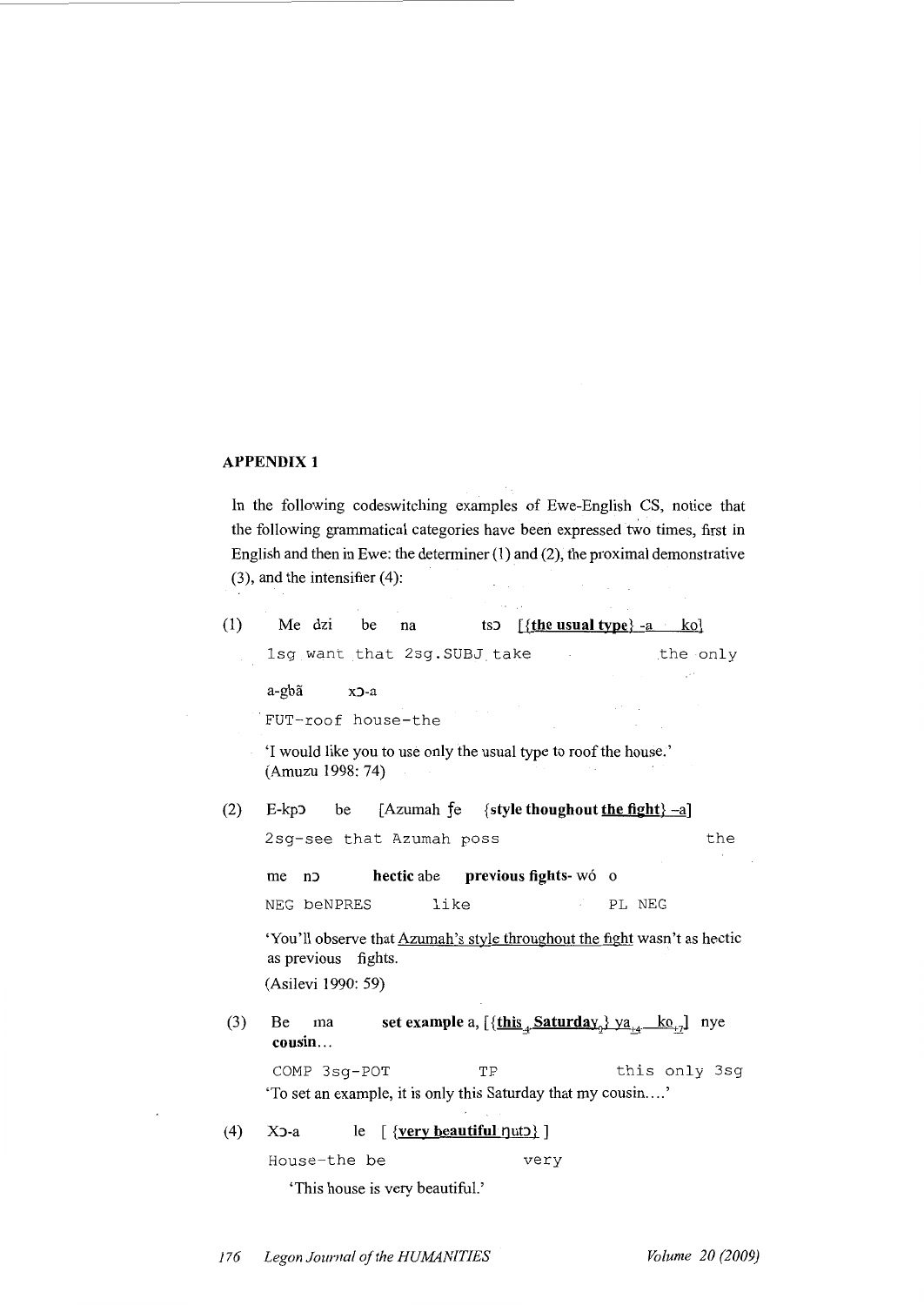#### **APPENDIX2**

For the purpose of this analysis, and following Duthie (1996), I refer to the slot in which a noun functions as head of an NP as 0 slot ("zero slot"), the "nucleus" of the NP. The 0 slot is the "centre of gravity" in relation to which we have pre- and postposed peripheries - i.e. pre-modifiers and post-modifiers respectively. Each modifier slot is identified by a plus / minus digit that reflects how many places it is to the right or to the left of the 0 slot. Thus, the English plural is marked  $+1$ to show that its slot is directly to the right of the head. As will become clear, the order of Ewe morphemes in relation to the English noun head is what we find in monolingual Ewe NPs. A comprehensive outline of the Ewe NP structure is therefore provided in the table below. Notice, for example, that the Ewe plural  $w\acute{o}$  is in +5 slot.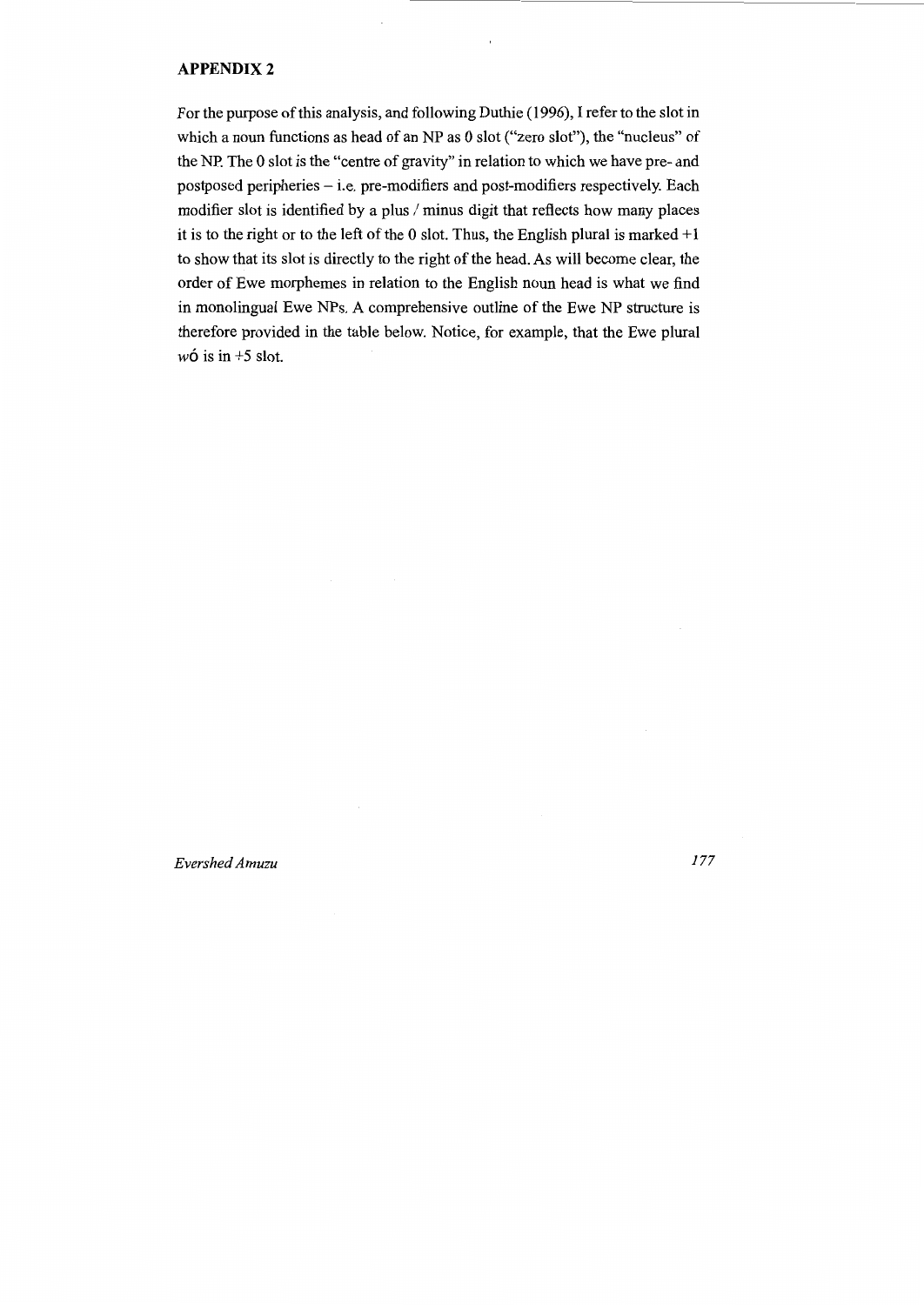| $-2$                                          | $-1$                        | $\boldsymbol{0}$                    | $+1$                                               | $+2$                          | $+3$                                                                                 | $+4$                                                    | $+5$ | $+6$          | $+7$                                                                                 | $+8$  |
|-----------------------------------------------|-----------------------------|-------------------------------------|----------------------------------------------------|-------------------------------|--------------------------------------------------------------------------------------|---------------------------------------------------------|------|---------------|--------------------------------------------------------------------------------------|-------|
| por-NP                                        | (NTI)                       | $\overline{\text{N}}$<br><b>PRO</b> | (ADJ)                                              | (CARD)                        | (ORD)                                                                                | (DET)<br>(REL)                                          | (PL) | (QT)          | (MT2)                                                                                | (CLS) |
| Kofi fe<br>Kofi's<br>éfe 'his'<br>nye<br>'my' | nenem, ale<br>sigbe<br>such |                                     | Nyui<br>'good'<br>lolo<br>'big'<br>bubu<br>'other' | deka<br>'one'<br>eve<br>'two' | Evelia<br>'second'<br>búbu<br>'other'<br>$maml\epsilon$<br>'last,<br>remain-<br>ing' | $-I$ )a 'the'<br>ade<br>'some'<br>ma 'that'<br>si which | wó   | kafa<br>'all' | $p\varepsilon/ko$<br>'only'<br>hã 'too'<br>bon<br>'rather'<br>kon 'in<br>particular' |       |

The Ewe Noun Phrase Structure (Amuzu 2005a)

 $\sim$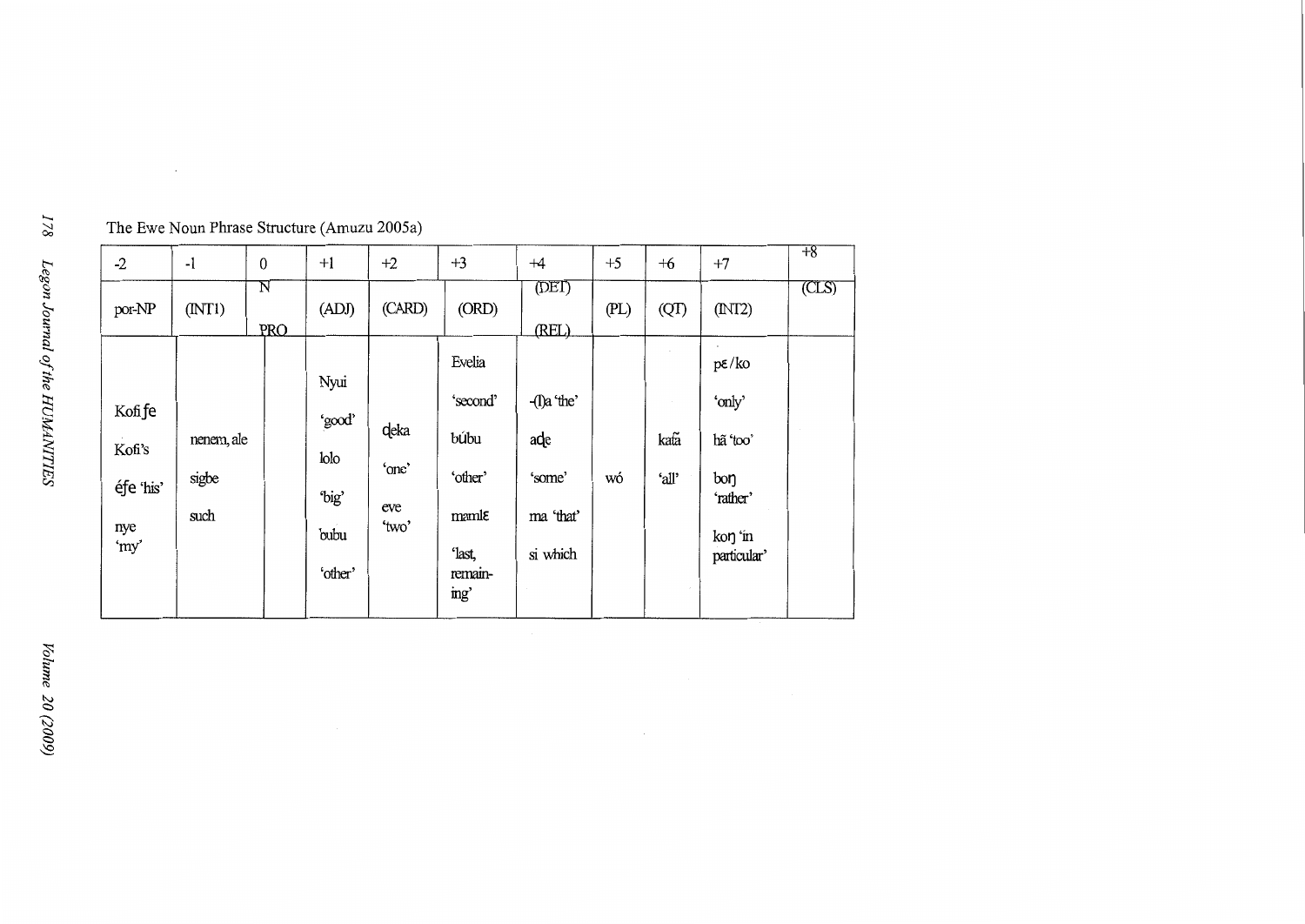### **REFERENCES**

- Agyei-Owusu, Akua. (2009). The MLF Model and Ga-English Codeswitching. An M.Phil Sociolinguistics Term Paper, Department of Linguistics, University of Ghana.
- Amuzu, Evershed K. 1998. *Aspects of Grammatical Structure in Ewe-English Codeswitching.* M. Phil. Thesis. Oslo: University of Oslo.
- Amuzu, Evershed K. 2005a. *Ewe-English Codeswitching: A Composite rather than Classic Codeswitching.* PhD. Dissertation, Australian National University.
- Amuzu, Evershed K. 2005b. Revisiting the Classic Codeswitching  $-$  Composite Codeswitching Distinction: A Case Study of Nonverbal Predication in Ewe-English Codeswitching. In M. Florey and P. McConvell (eds.), *Australian Journal of Linguistics* 25.1, 2005, pp. 127-151.
- Amuzu, Evershed K. Forthcoming. Producing Composite Codeswitching: The role of the modularity of language production. *International Journal of Bilingualism.*
- Asilevi, Francis. 1990. *English-Ewe Code-mixing in Conversational Discourse: A case of English as a second language in Ghana.* MA Thesis. Accra: University of Ghana.
- Dorvlo, Kofi. Forthcoming. Ewe Borrowings into Logba. *International Journal of Bilingualism.*
- Duthie, A. 1996. *Introducing Ewe Linguistic Patterns.* Accra: Ghana Universities Press.
- Grosjean, Francois. 2001. The Bilingual's Language Modes. In Janet Nicol (ed.), *One Mind, Two Languages: Bilingual Language Processing.*  Oxford: Blackwell.Myers-Scotton, Carol. 1993. *Duelling Languages: Grammatical Structure in Codeswitching.* Oxford: Clarendon Press.
- Myers-Scotton, Carol. 2002. *Contact Linguistics: Bilingual Encounters and Grammatical Outcomes.* Oxford University Press.